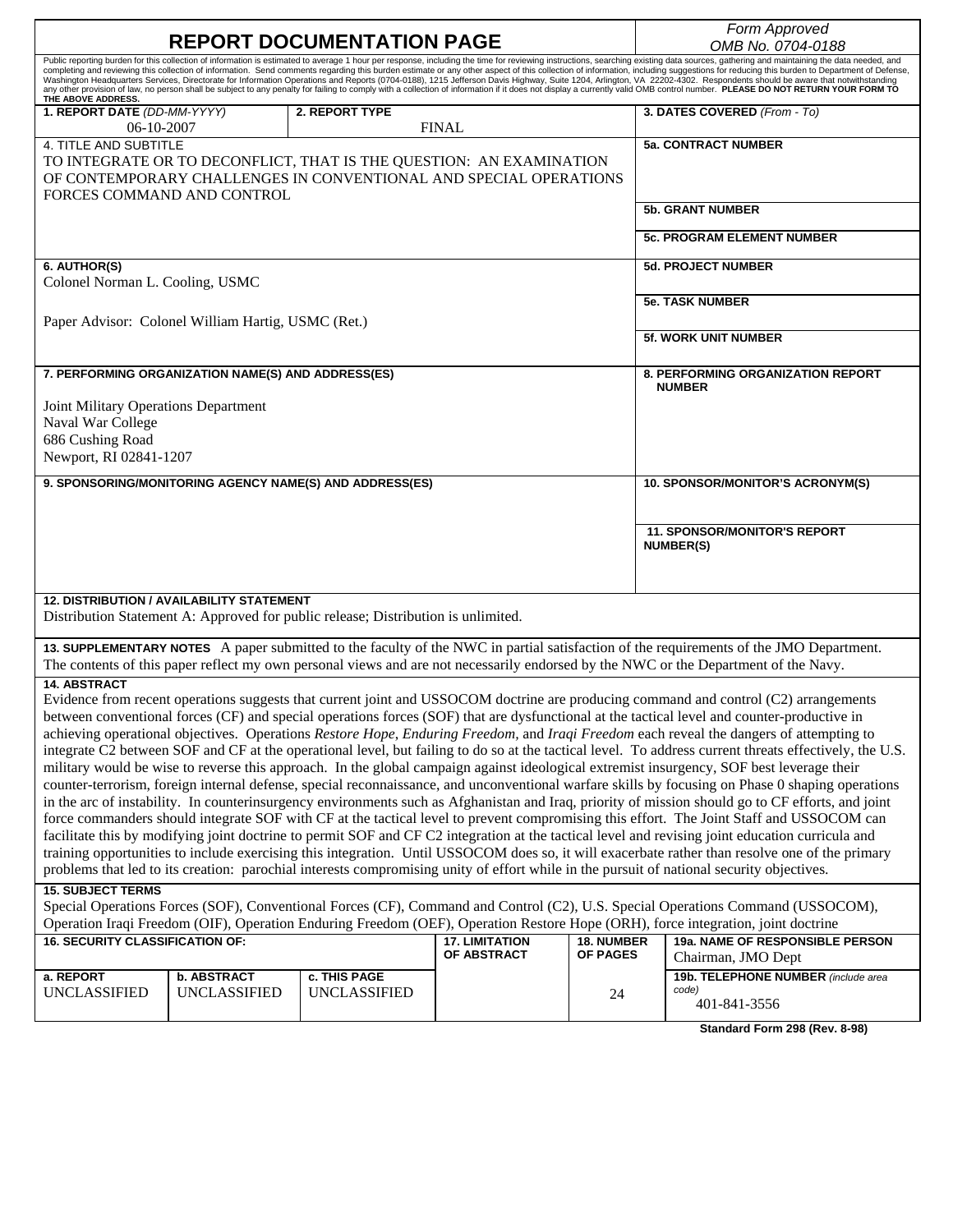# **NAVAL WAR COLLEGE Newport, R.I.**

# **TO INTEGRATE OR TO DECONLICT, THAT IS THE QUESTION: AN EXAMINATION OF CONTEMPORARY CHALLENGES IN CONVENTIONAL AND SPECIAL OPERATIONS FORCES COMMAND AND CONTROL**

**by** 

**Norman L. Cooling** 

**Colonel, U.S. Marine Corps** 

**A paper submitted to the Faculty of the Naval War College in partial satisfaction of the requirements of the Department of Joint Military Operations.** 

**The contents of this paper reflect my own personal views and are not necessarily endorsed by the Naval War College or the Department of the Navy.** 

**Signature: \_\_\_\_\_\_\_\_\_\_\_\_\_\_\_\_\_\_\_\_\_** 

**6 November 2007**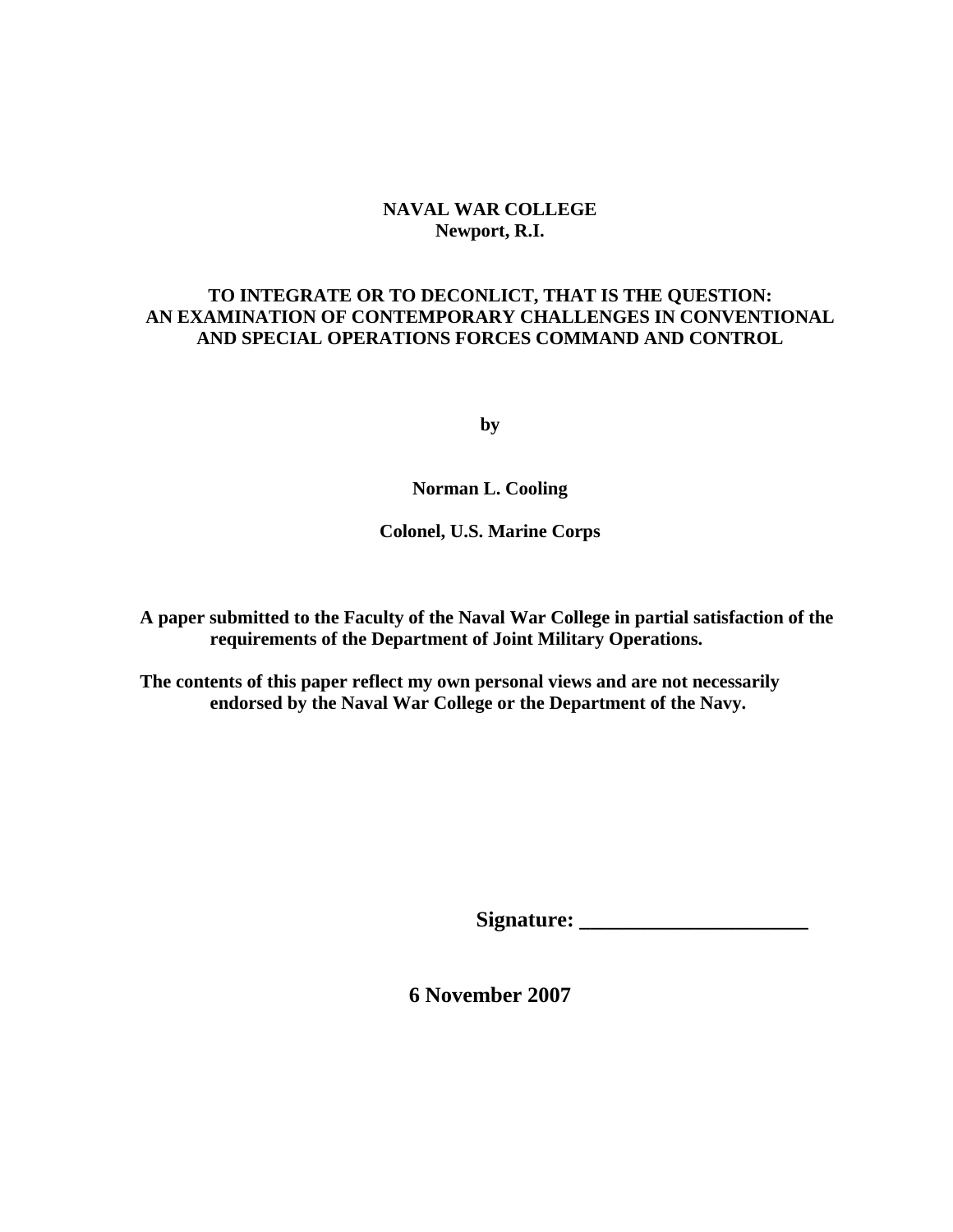## **Abstract**

Evidence from recent operations suggests that current joint and USSOCOM doctrine are producing command and control (C2) arrangements between conventional forces (CF) and special operations forces (SOF) that are dysfunctional at the tactical level and counterproductive in achieving operational objectives. Operations *Restore Hope*, *Enduring Freedom,* and *Iraqi Freedom* each reveal the dangers of attempting to integrate C2 between SOF and CF at the operational level, but failing to do so at the tactical level. To address current threats effectively, the U.S. military would be wise to reverse this approach. In the global campaign against ideological extremist insurgency, SOF best leverage their counterterrorism, foreign internal defense, special reconnaissance, and unconventional warfare skills by focusing on Phase 0 shaping operations in the arc of instability. In counterinsurgency environments such as Afghanistan and Iraq, priority of mission should go to CF efforts, and joint force commanders should integrate SOF with CF at the tactical level to prevent compromising this effort. The Joint Staff and USSOCOM can facilitate this by modifying joint doctrine to permit SOF and CF C2 integration at the tactical level and revising joint education curricula and training opportunities to include exercising this integration. Until USSOCOM does so, it will exacerbate rather than resolve one of the primary problems that led to its creation: parochial interests compromising unity of effort while in the pursuit of national security objectives.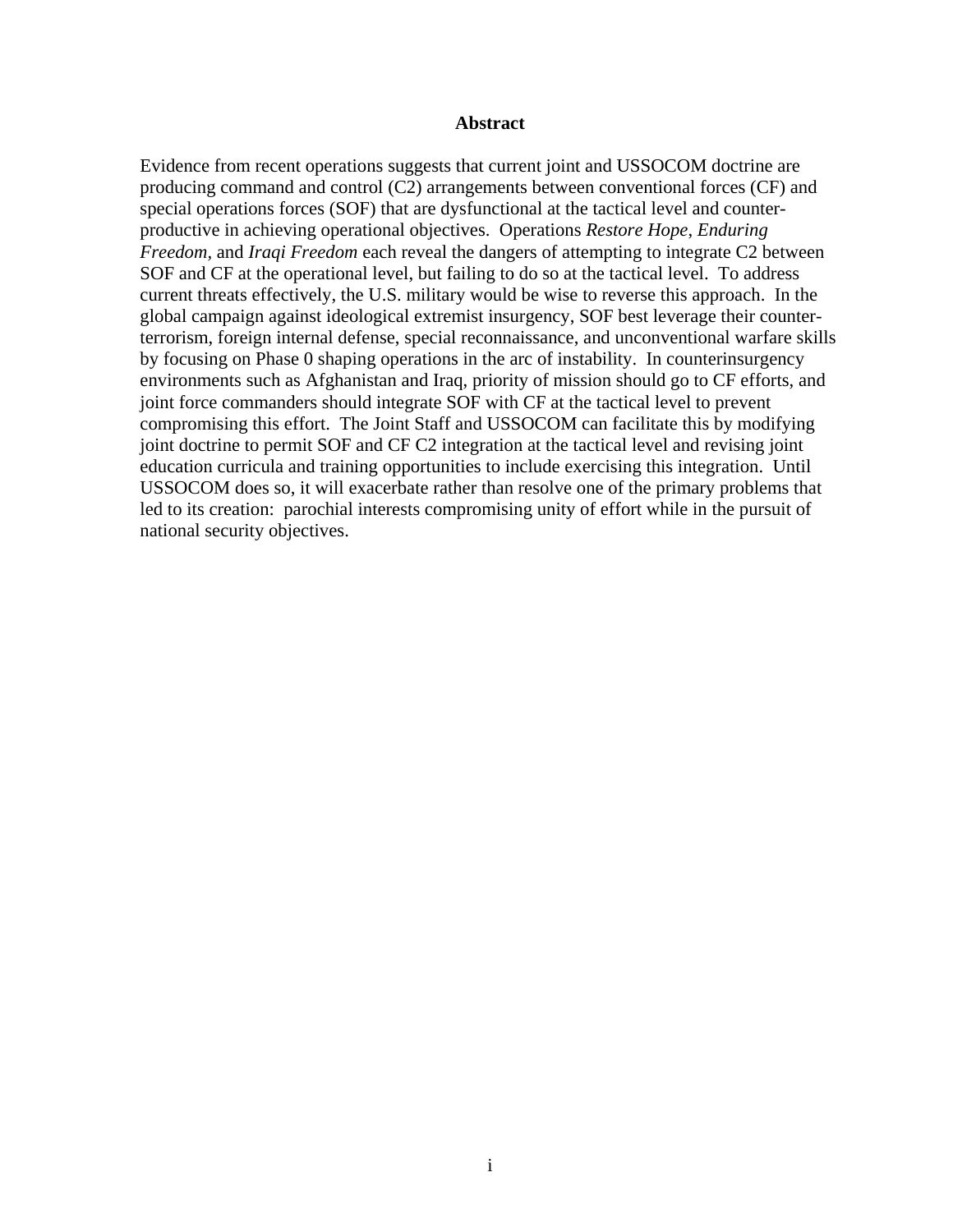# **Table of Contents**

| Introduction                      | $\mathbf{1}$ |  |
|-----------------------------------|--------------|--|
| Background                        |              |  |
| <b>Operational Analyses</b>       |              |  |
| <b>Operation Restore Hope</b>     | 5            |  |
| <b>Operation Enduring Freedom</b> | 6            |  |
| Operation Iraqi Freedom           | 11           |  |
| Recommendations                   |              |  |
| Conclusion                        |              |  |
| Endnotes                          |              |  |
| Bibliography                      |              |  |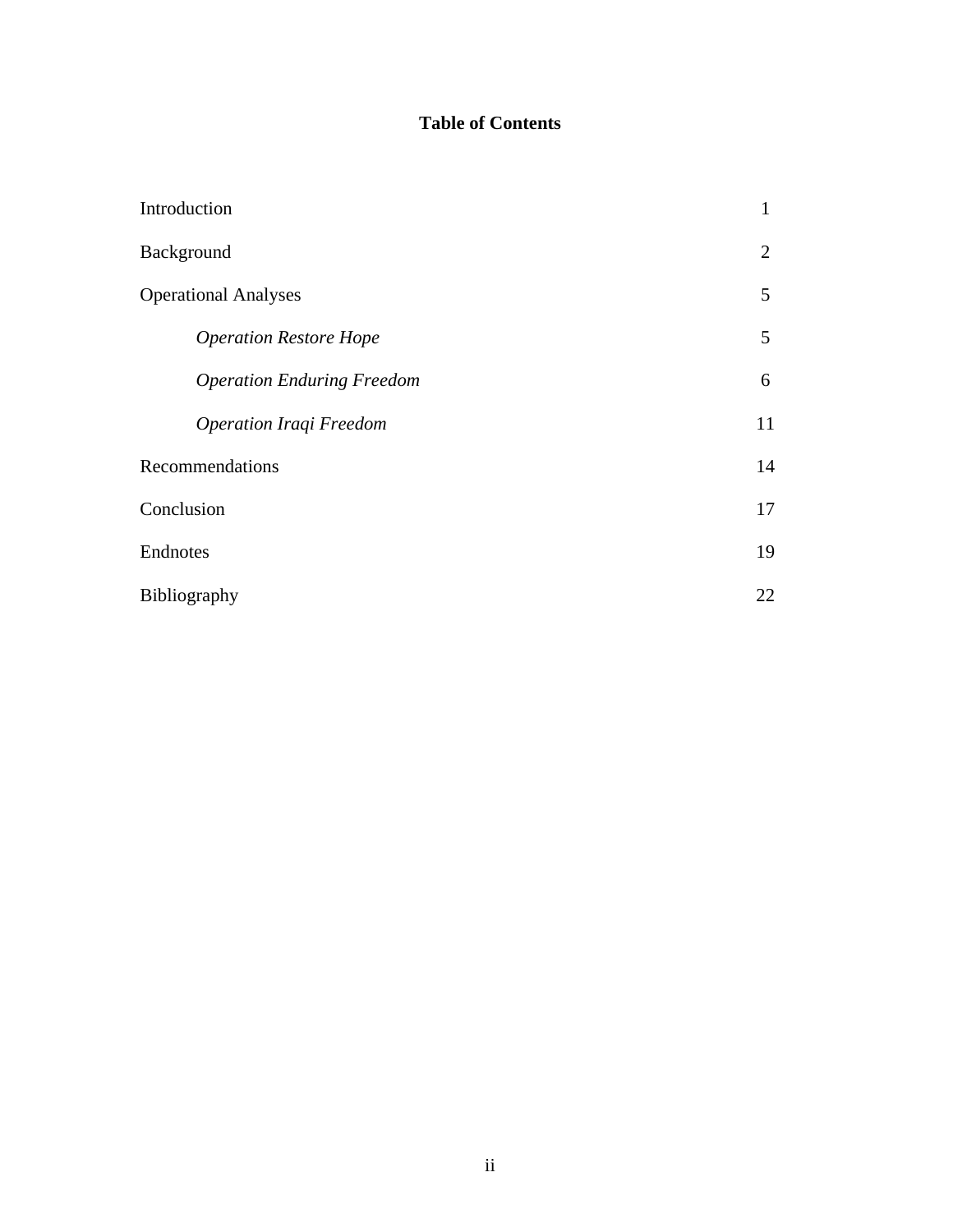#### **INTRODUCTION**

The Joint Revolution initiated by the Goldwater-Nichols Defense Reorganization Act of 1986 integrates Service efforts to a degree few could have envisioned a generation ago. Today's professional military officers widely recognize that anything beyond the smallest of military actions requires a joint effort, as individual Services lack the capacity to achieve national objectives alone. Accordingly, joint operations have moved beyond simple deconfliction and towards a more holistic integration and interdependency, with one notable exception. An addendum to the Goldwater-Nichols Act, known as the Nunn-Cohen Act of 1987, created the U.S. Special Operations Command (USSOCOM) to remedy the Services' neglect of special and unconventional missions, and to address inter-service rivalries between special operations units.<sup>1</sup> Evidence from recent operations, however, suggests that while USSOCOM has made progress in addressing these ills, it has also inadvertently exacerbated the division between conventional forces (CF) and special operations forces (SOF).

The cause of the problem lies in joint and USSOCOM doctrine and operational philosophy regarding command and control (C2) relationships. Historic SOF distrust of CF knowledge and leadership regarding SOF employment has rendered USSOCOM unwilling to assign control of its forces to CF under all but the most exceptional circumstances. In lieu of integrating CF and SOF C2 down to the tactical level, current doctrine seeks to deconflict CF and SOF operations through a system of liaison officers at the Division level and higher. In mature theaters where CF and SOF operate in a shared battlespace over extended duration, this approach constitutes a disheartening disregard for the principle of unity of command and has had an adverse impact on the nation's ability to achieve its objectives. Moreover, in counterinsurgencies this approach is counter-productive. In these types of missions,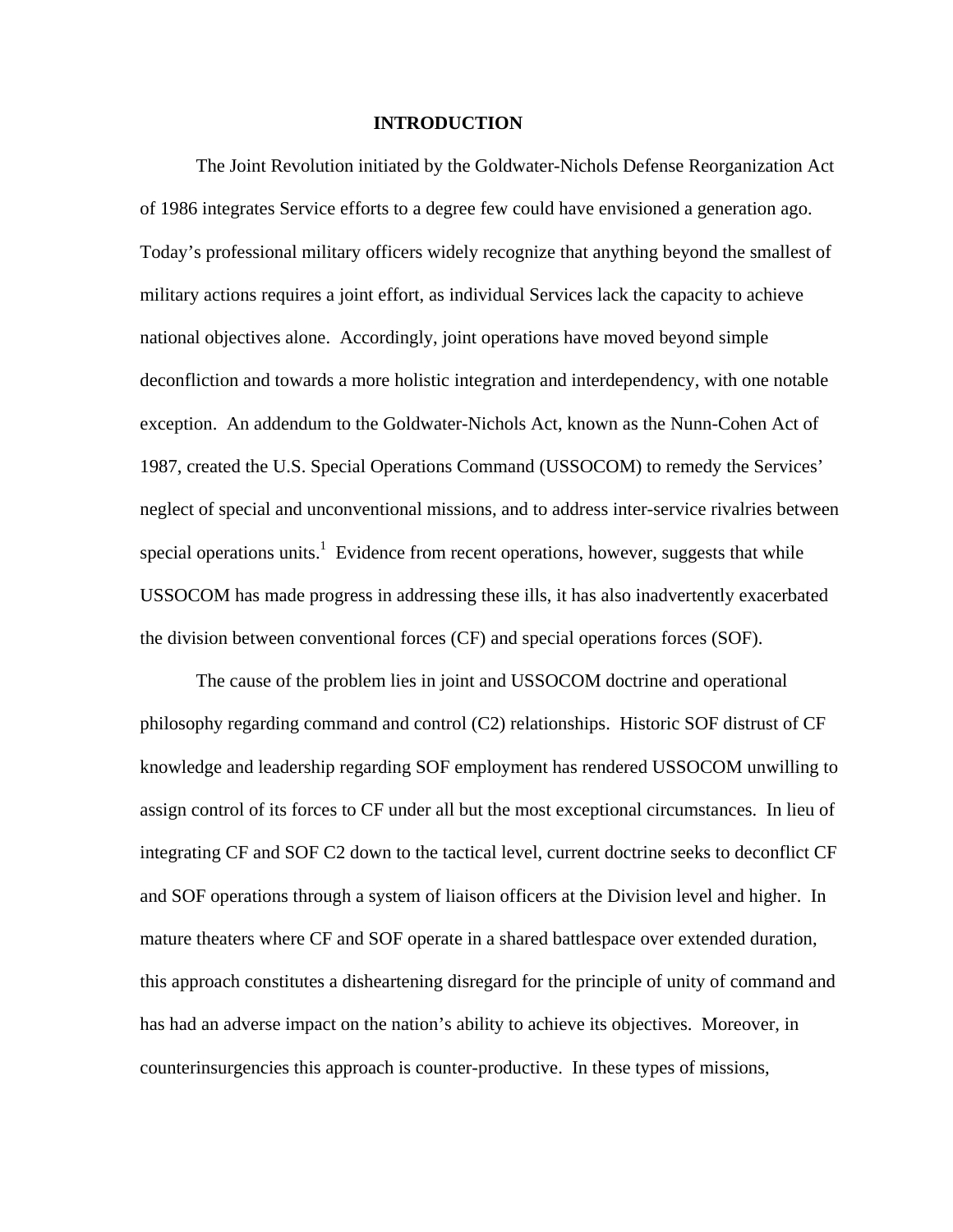deconfliction must give way to integration, and CF and SOF can best accomplish this by ensuring unity of command through appropriate C2 relationships. To ensure the most effective application of the military instrument of power to achieve theater-strategic and operational objectives, joint doctrine and policy must permit, and often encourage, SOF and CF C2 integration at the tactical levels below the Joint Task Force (JTF).

### **BACKGROUND**

 Throughout history, both military theorists and expert practitioners of the operational art have emphasized the importance of unity of command to the pursuit of military objectives. Napoleon emphasized unity of command as "the first necessity in war," and once threatened to resign his post when the French Directory proposed dividing his command in the Italian theater.<sup>2</sup> "Better one bad general than two good ones' was the theme of his reply to Paris."3 Joint Publication (JP) 3-0, *Joint Operations*, recognizes unity of command as both an historic principle of war and as a valid principle for current joint operations.<sup>4</sup> JP 3-0 also lists C2 as one of six functions necessary for integrating, synchronizing, and directing joint operations. JP 3-0 defines C2 as "the exercise of authority and direction by a commander over assigned and attached forces in the accomplishment of the mission."<sup>5</sup> Formal command relationships include combatant command, operational control, and tactical control (TACON). Table 1 depicts the authorities associated with those relationships.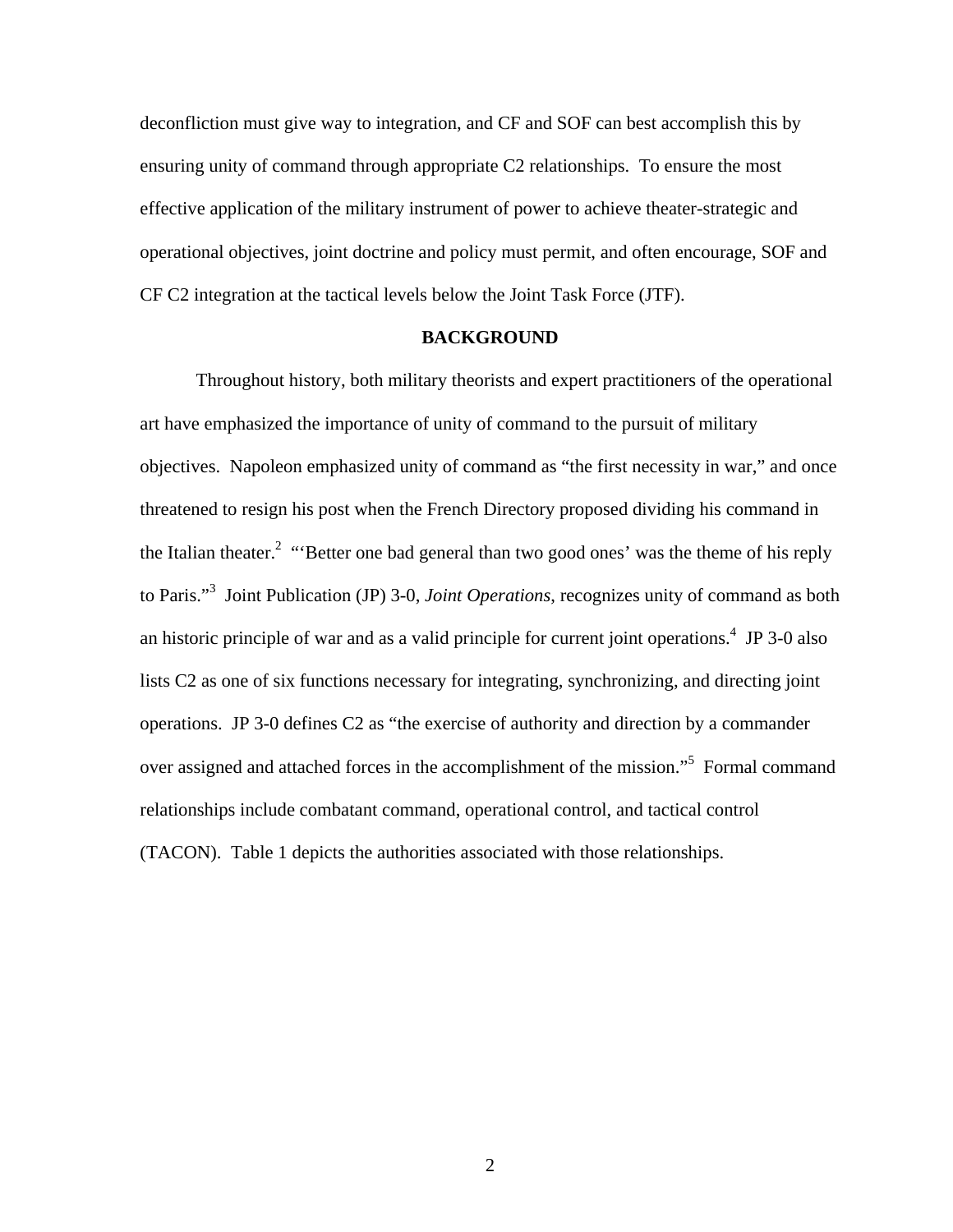

*Table 1: Command Relationships*<sup>6</sup>

JP 3-05, *Doctrine for Special Operations*, provides direction for C2 architectures while employing SOF. It states that "SOF are most effective when SO [special operations] are fully integrated into the overall plan," but adds that successful "execution of SO requires clear, responsive C2 by an appropriate SOF C2 element."7 JP 3-05 calls for a Joint Force Special Operations Component Commander (JFSOCC) or a Joint Special Operations Task Force (JSOTF) to command and control all SOF within a given theater. $8$  Thus, current joint doctrine retains SOF under SOF C2 at all levels below the overall joint force commander (JFC), a construct that impedes unity of command at the tactical level.

Joint doctrine allows SOF to support CF at the tactical level in order to achieve operational objectives. To facilitate such support, JP 3-05 calls for the employment of Special Operations Command and Control Elements (SOCCE).<sup>9</sup> Although not specified in current doctrine, the JFSOCC/JSOTF normally places the SOCCE at the CF Division level of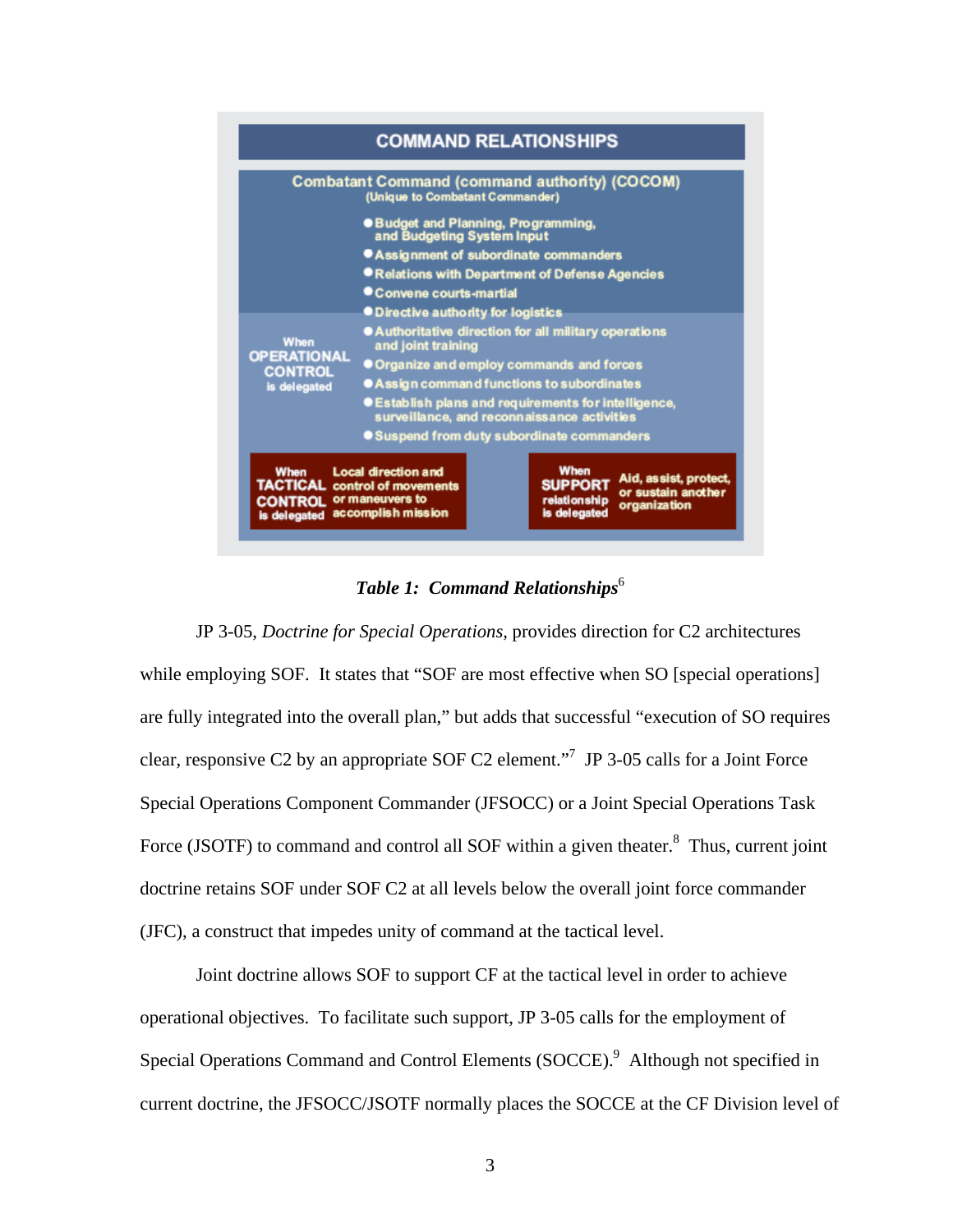command. The SOCCE constitutes the lowest level of SOF C2 collocated with CF. JP 3-05 also prescribes the use of a Special Operations Coordination Element (SOCOORD) at the Army Corps/Marine Expeditionary Force (MEF) level and of a Special Operations Liaison Element (SOLE) with the Joint Force Air Component Commander.<sup>10</sup> These organizations, however, serve as liaison elements, without C2 authority. JP 3-05 acknowledges, "SOF must maintain effective liaison with all components of the joint force to ensure that unity of effort is maintained and risk of fratricide is minimized."<sup>11</sup> Although JP 3-05 suggests using SOF liaisons to assist in this task at levels below the SOCCE, the reality is that creating liaison officers takes personnel away from SOF operating units.12 Even with the limited liaison SOF is currently providing, SOF commands are removing trained specialists from operational duties in order to perform deconfliction tasks in CF Corps/MEF and Division staffs.<sup>13</sup> Moreover, like the SOCOORD and SOLE, SOF liaisons have no C2 authority.

Current joint doctrine thus establishes mechanisms for integrating CF and SOF operations through unity of command at the highest operational level only. At the tactical level, it relies on deconflicting CF and SOF operations through liaison, primarily at the CF Division level and above. Unfortunately, recent operations have revealed shortcomings to this C2 approach. Liaison at the Corps and Division levels has proven inadequate, and liaison efforts down to the platoon and squad level (the focus of decentralized counterinsurgency operations) are unrealistic. A review of three recent operations that included CF and SOF operating in a shared battlespace against asymmetric enemies over a sustained period demonstrates that tactical deconfliction is not enough to achieve operational objectives. Instead, these types of operations require integrated C2 at the tactical level.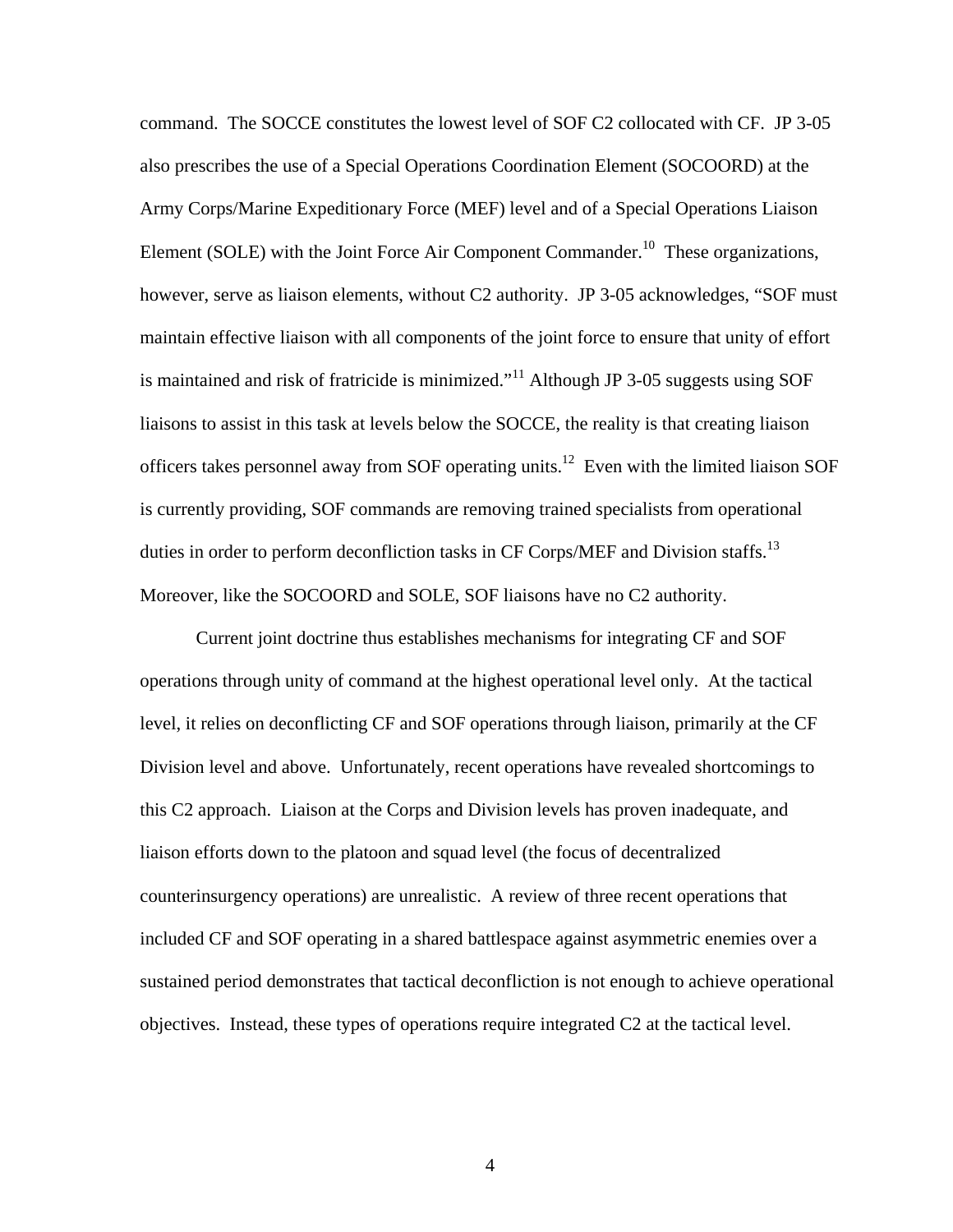## **OPERATIONAL ANALYSES**

*Operation Restore Hope (ORH).* Among the most high profile incidents where the division between CF and SOF C2 contributed to operational failure was during ORH in Somalia. Beginning as *Operation Provide Relief* in August 1992, American involvement in Somalia evolved over time from a U.S.-centric humanitarian effort to a UN peace enforcement mission, which included targeting clan leaders such as Habr Gidr warlord Mohamed Farrah Aideed for detention. U.S. involvement culminated with a loss of domestic support for the operation following a SOF (Task Force Ranger) raid in early October 1993, during which Somali clan members paraded the corpses of U.S. soldiers through the streets of Mogadishu. In March 1994, U.S. forces withdrew entirely from Somalia. A convoluted chain of command contributed significantly to the series of events that led to this point.

Marine General Anthony Zinni, a prominent participant in operations in Somalia who later became the Commander in Chief, U.S. Central Command (CINCUSCENTCOM), summed up the C2 problem in a 1999 interview with *PBS Frontline*:

… we had [Turkish General Cevik] Bir in charge of the UN forces. The U.S. forces were really under his deputy, [Army Major General Thomas] Montgomery, but then General Montgomery [did not have] operational command authority. The CINC … never relinquished command…. You had the special operation forces … that had another kind of direct chain of command that really weren't under Montgomery. It became very confusing…. There is a principle of war that says unity of command is desirable ... it certainly was not there ... even within the U.S. structure.<sup>14</sup>

This chaotic arrangement essentially caused the SOF commander to plan the Task

Force (TF) Ranger raid in a vacuum. Lacking organic resources for a robust, armored quick reaction force (QRF), TF Ranger depended on the UN CF to extract them in the event of a heavy engagement. Unfortunately, TF Ranger did not identify, integrate, and rehearse the QRF response with the CF. This failure caused a significant delay in the QRF's response and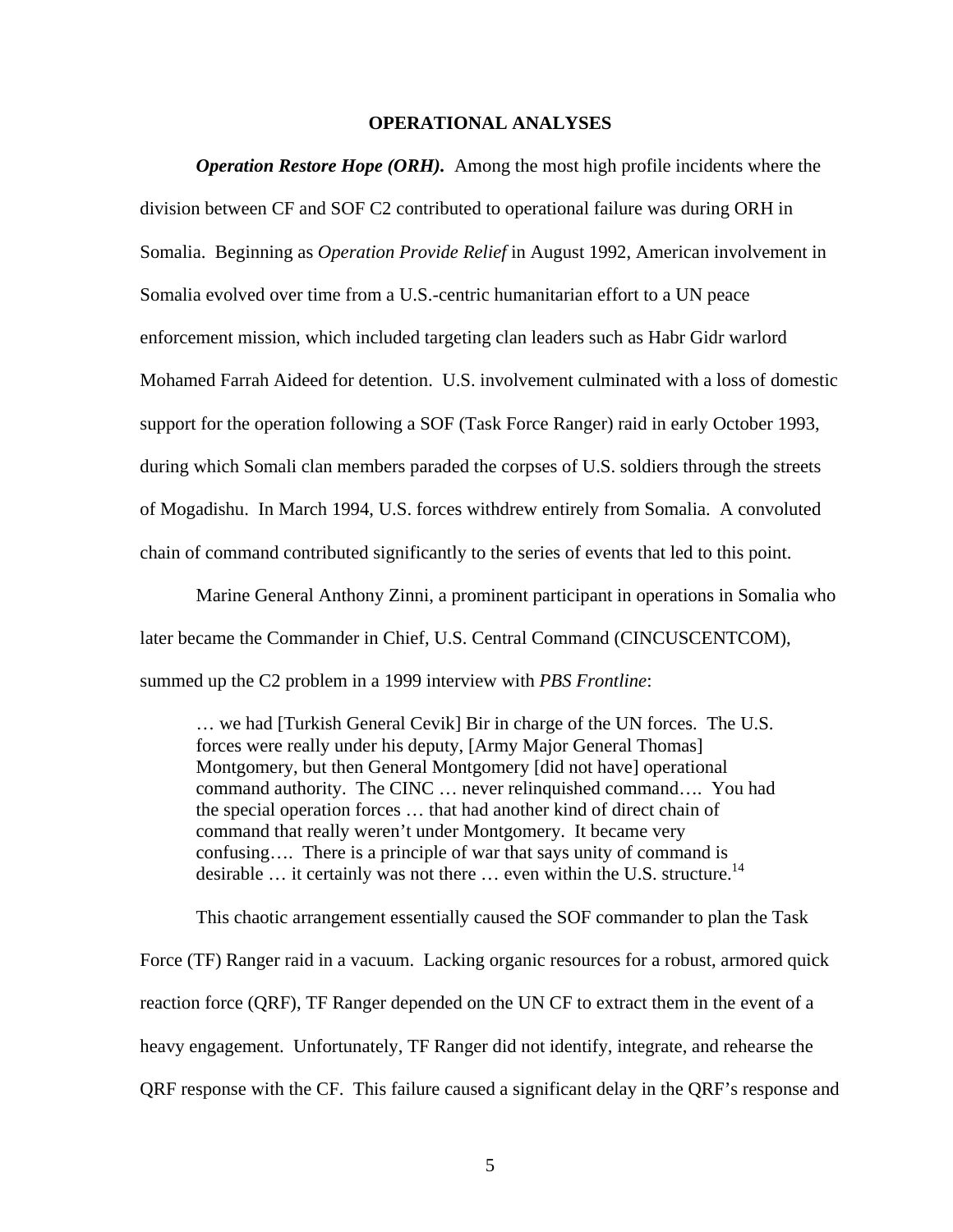to confusion following its commitment. The delay, in turn, created a seam that the Habr Gidr exploited to inflict further damage on TF Ranger and to attack American domestic support for U.S. involvement in the African nation by parading mangled American bodies before the international press.

Recoil in the U.S. Congress precipitated a rapid end to U.S. involvement in Somalia, and served as a catalyst for the failure of the UN mission at large. In analyzing TF Ranger's raid, an officer studying ORH concluded, "TF Ranger … [was] not accustomed to integrated operations with GPF [General Purpose Force] units. …There were many reasons for the lack of integration but parochialism was one major factor."<sup>15</sup> Even though TF Ranger succeeded in its tactical mission of capturing high value targets, the lack of integrated SOF and CF C2 at the tactical level in Somalia resulted in strategic defeat.

*Operation Enduring Freedom (OEF).* OEF began in October 2001 as a military response to the 11 September terrorist attacks on the United States. As in Somalia, the unwillingness to integrate CF and SOF tactical C2 has complicated OEF operations and produced highly visible failures. Nevertheless, it would be unfair not to acknowledge that CF-SOF relationships in Afghanistan have been closer than ever before. SOF performed unconventional warfare tasks with great skill throughout the initial stages of OEF, overthrowing the Taliban and facilitating the introduction of CF. SOF Operational Detachments have also provided intelligence, linguistic, and host nation liaison support to several CF operations. In return, CF have provided security and sustainment for SOF bases, and cordon and QRF support during SOF missions.<sup>16</sup> Recognizing that certain tasks require both CF and SOF capabilities, operational level staffs have therefore occasionally arranged for limited tactical CF and SOF integration, but they have stopped short of integrating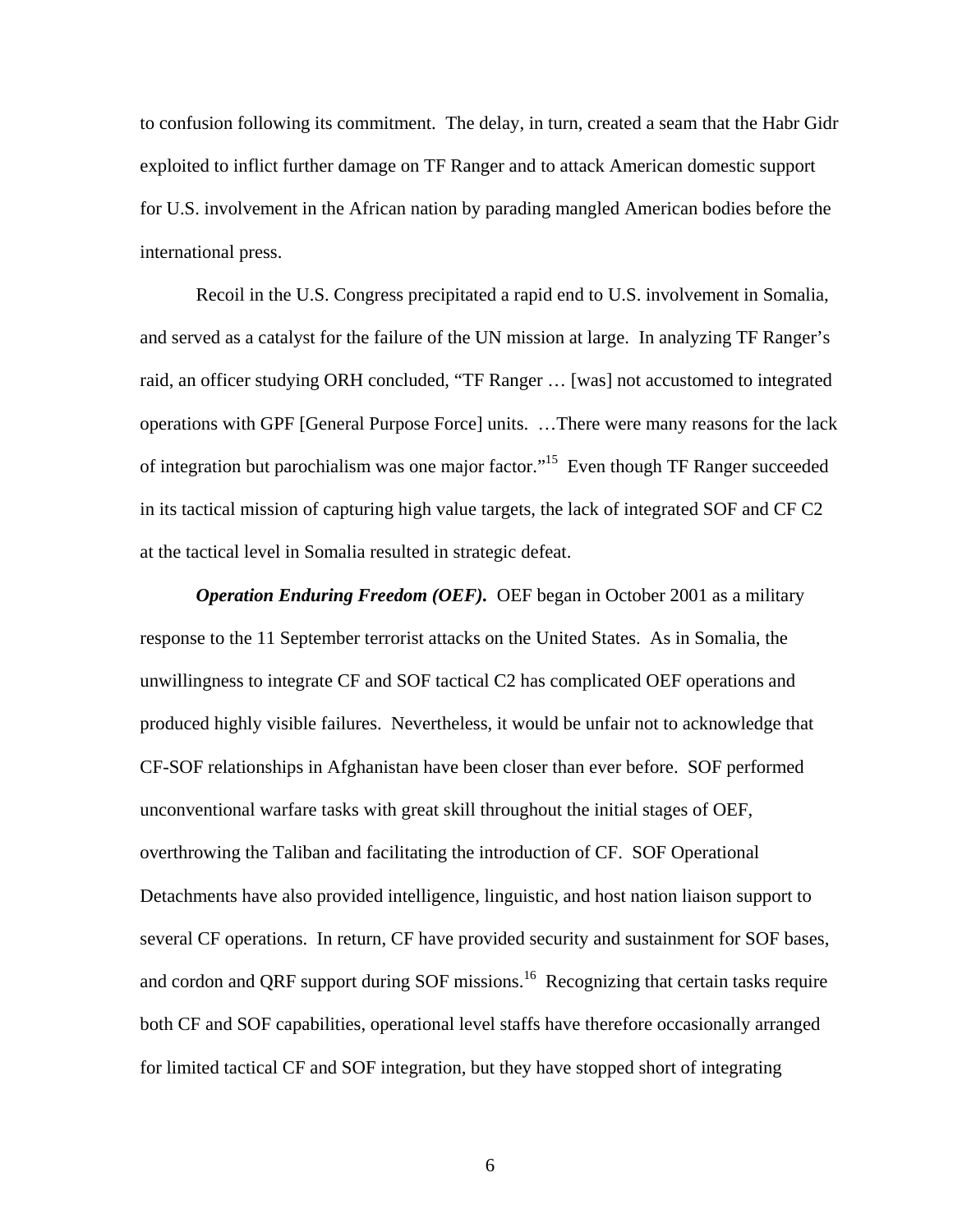tactical C2 through formal relationships. $17$ 

With the introduction of large-scale CF to conduct counterinsurgency (COIN) operations in Afghanistan, the JFC has failed to find suitable alternatives, short of integrating tactical C2, for deconflicting SOF and CF operations so that they mutually contribute to achieving national objectives. Since integrating CF and SOF C2 below the JTF level is not consistent with joint doctrine, the JFC has experimented with measures designed to deconflict CF and SOF missions by time or space. These experiments have failed. In 2004- 2005, for example, the JFC created a semi-permanent Joint Special Operations Area (JSOA) that ran along Afghanistan's border with Pakistan and assigned the Combined JSOTF responsibility for raising and training an Afghan Border Police. Unfortunately, without a fully-fielded border police force, the Combined JSOTF did not have the personnel needed to prevent the JSOA from becoming a relative safe-haven for insurgents infiltrating from Pakistan. The division of battlespace became a seam that the insurgents recognized and exploited. $18$ 

Too small to train the Afghan National Army and facilitate large-scale civil affairs activities, SOF have gradually turned these tasks over to CF and gravitated to their direct action (DA) and counter-terrorism (CT) roles. Since DA and CT missions require a significant degree of operational security (OPSEC), SOF units have been hesitant to coordinate and exchange intelligence with CF units when conducting these missions in CF assigned areas of operation (AO). As a result, CF commanders have complained routinely of SOF missions in their AOs producing results that conflict with CF COIN efforts. Specifically, SOF raids have produced collateral damage in communities where CF have been working to build supportive relationships with indigenous populations. Targets netted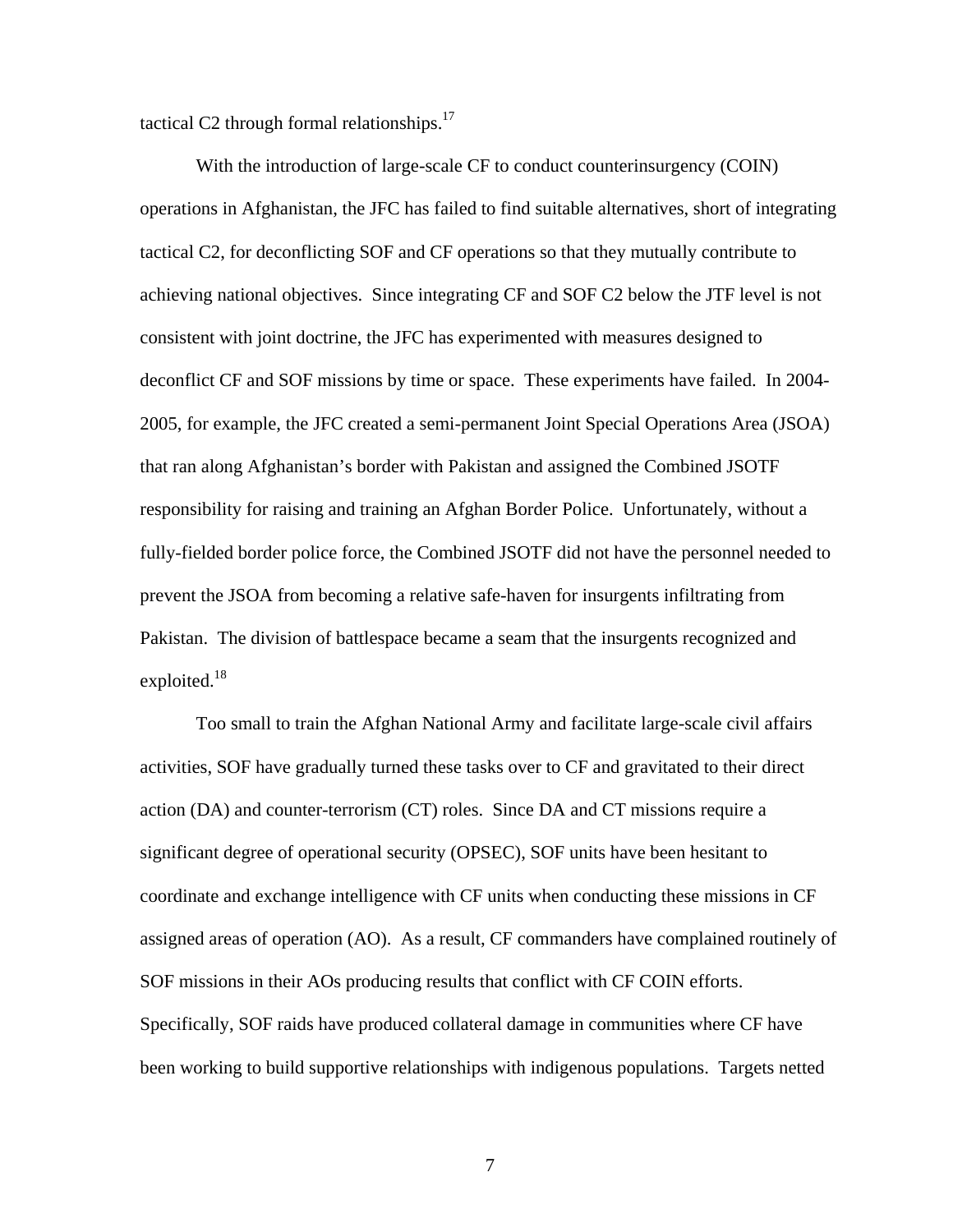or killed during these raids are often people with whom CF have worked for a period of weeks or months. If SOF needed to interrogate these people, CF units could have simply arranged for a meeting. Instead, CF are put in a position of managing the aftermath of raids with an angry local population. SOF raids damage CF credibility with the population and destroy relationships that are essential to fighting a successful counterinsurgency.

The failure to integrate CF and SOF C2 at the tactical level often has had adverse impact at the operational level in OEF. Operations *Anaconda* and *Red Wings* serve as cases in point. Army Major General Franklin Hagenback served as the JTF Commander for *Anaconda*, which took place in March 2002. His mission was to eliminate an estimated 200 Taliban and al Qaeda fighters and kill or capture key al Qaeda leaders, potentially including Osama bin Laden, in the Shahi-Kot valley.19 As in ORH, SOF units did not have a direct command relationship with General Hagenback. Instead, they answered directly to the USCENTCOM. Hagenback attempted to deconflict CF and SOF roles by tasking CF to establish blocking positions while indigenous Afghan forces under SOF control swept through the objectives. Although the operation succeeded in eliminating a significant number of Taliban, many more escaped and the attempt to kill or capture the high value targets failed outright.<sup>20</sup> Failures in integrated planning and intelligence sharing produced highly publicized fratricide incidents and situations such as that on "Roberts' Ridge" where a Ranger QRF inserted into a known enemy kill zone.

During a June 2007 *Dateline NBC* report on *Anaconda* that included an interview with Major General Hagenback, correspondent Stone Phillips noted:

Hagenback acknowledges that … commanders violated … unity of command, the principal that one leader commands and controls all forces on the battlefield. … The decision to keep Special Ops forces … under a separate command was made by U.S. Central Command …. As a result,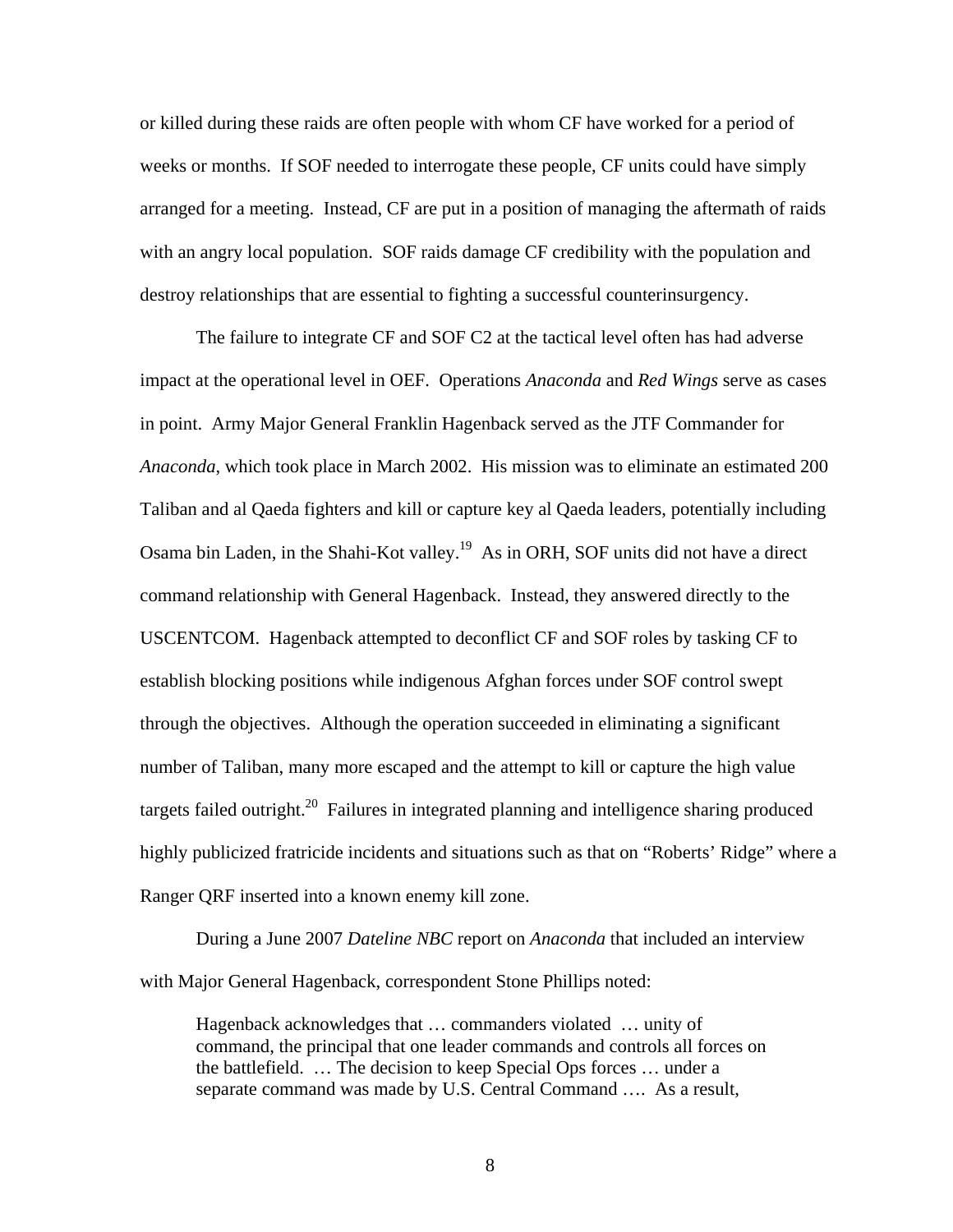Hagenbeck wasn't always aware of what the Special Ops side … was doing. In the end, one of the military's most comprehensive reviews of the battle … concluded that "the command and control organizations had faltered in small ways that added up to significant, collective mistakes."<sup>21</sup>

 Despite after action reviews, studies, and Department of Defense conferences regarding the C2 failures during *Anaconda*, the problems remained unresolved in Afghanistan over three years later. In March 2005, 3d Battalion, 3d Marines, the battalion responsible for Laghman, Kunar, and Nangarhar Provinces in northeastern Afghanistan, coordinated with SOF units to prepare a combined and joint operation later designated *Operation Red Wings*. The operation would consist of targeted SOF DA detention operations, complemented by CF and indigenous forces conducting security, information, and humanitarian operations over an extended period, to mollify the local population.

Previously unable to prohibit counter-productive SOF missions in his assigned AO through the CF chain of command, the Marine battalion commander had learned to engage SOF at the tactical level and offer QRF and cordon support to their DA missions in exchange for the opportunity to share intelligence and to plan immediate mitigation efforts.<sup>22</sup> The opportunity to compare intelligence also served to limit the number of SOF DA targets because CF had the opportunity to invalidate much of the SOF intelligence based on information gathered during CF's continuous presence in the AO. This integrated planning approach eventually led to an informal C2 relationship in which the SOF units effectively became TACON to the CF battalion commander during execution. This arrangement proved successful earlier when 3d Battalion, 3d Marines had worked with other SOF units to conduct Operations *Spurs* and *Mavericks* between December and March 2005.<sup>23</sup>

During the confirmation briefing to the JFC for *Red Wings*, however, the JSOTF noted the proposed C2 arrangement to which both the Marine battalion and the SOF units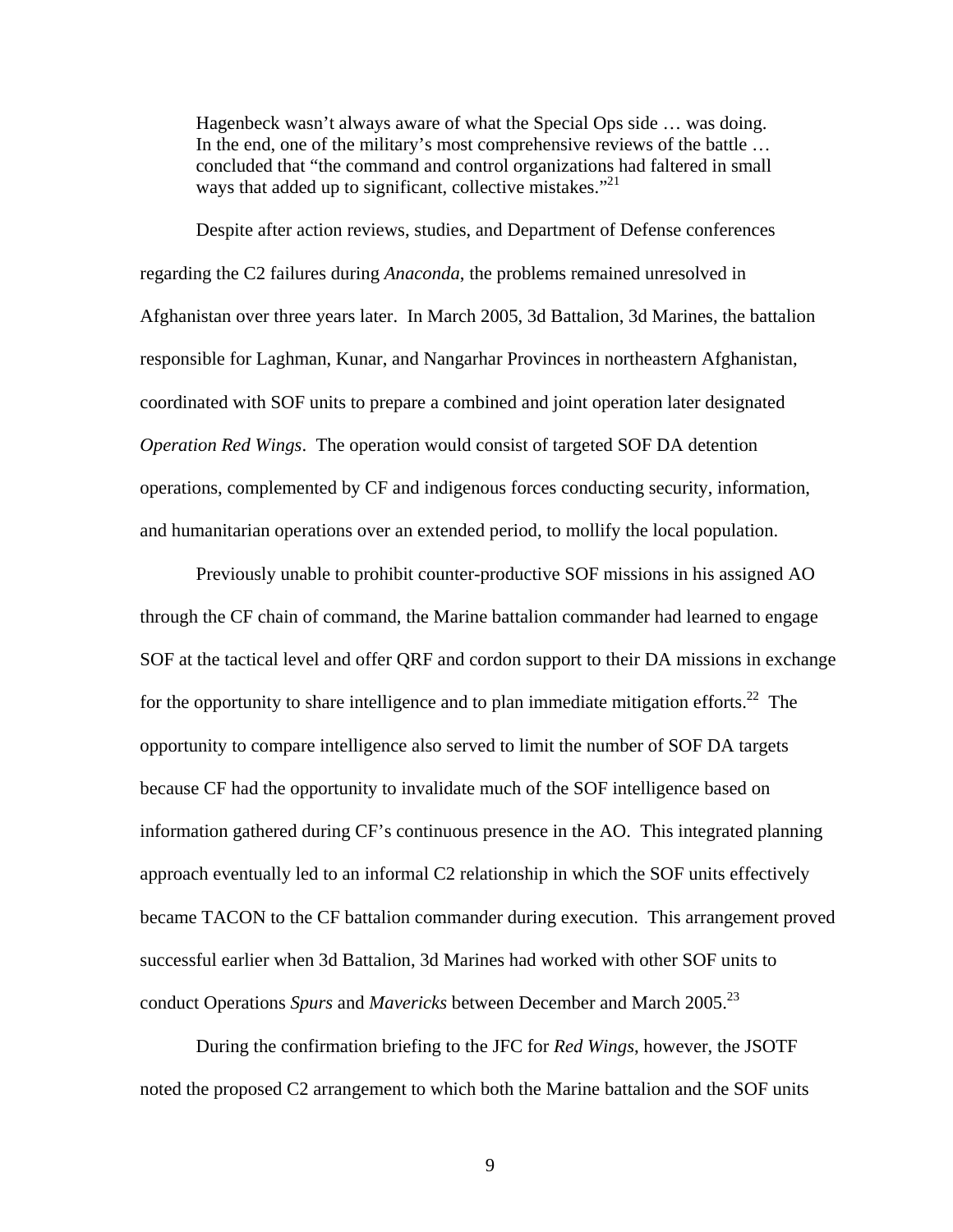involved had agreed, and convinced the newly arrived JFC to disapprove the arrangement based on joint doctrine.<sup>24</sup> Instead, the JFC directed that SOF operations be deconflicted from CF actions by time and by temporary division of the battlespace. The JSOTF collocated a liaison team with the Marine battalion command post in Jalal Abad "to justify and work around the failure to adhere to unity of command."25 *Red Wings* began on 27 June 2005, and a week into the operation, insurgents downed an MH-47 aircraft with rocket propelled grenade fire. The aircraft was carrying a SOF recovery element responding to a call from a compromised SOF surveillance-reconnaissance team for emergency extraction. Because neither the recovery element nor the aircraft viewed the JSOTF liaison cell as a C2 authority, neither contacted the liaison cell. This left the Marine battalion commander, who had the best situational awareness and support postured to assist, unaware of the problem.<sup>26</sup>

Theater SOF authorities representing USCENTCOM further compartmentalized rescue operations when they later arrived and drew a JSOA around the crash site and recovery area. CENTCOM neither delegated C2 to any single unit involved in the recovery nor exercised C2 themselves during subsequent recovery operations. Even a week into the operation, of the four units collocated at the crash site, three reported to a different higher headquarters. As a result, deconfliction of fires with maneuver forces both on the ground and in the air was ad hoc, slow, and cumbersome. $27$ 

CF-SOF tactical C2 shortcomings continue in Afghanistan, and the problem has extended to U.S. relationships with allied forces. A 9 August 2007 *New York Times* article noted that a "senior British commander in southern Afghanistan said in recent weeks that he had asked that American Special Forces leave his area of operations because the high level of civilian casualties they had caused was making it difficult to win over local people" in the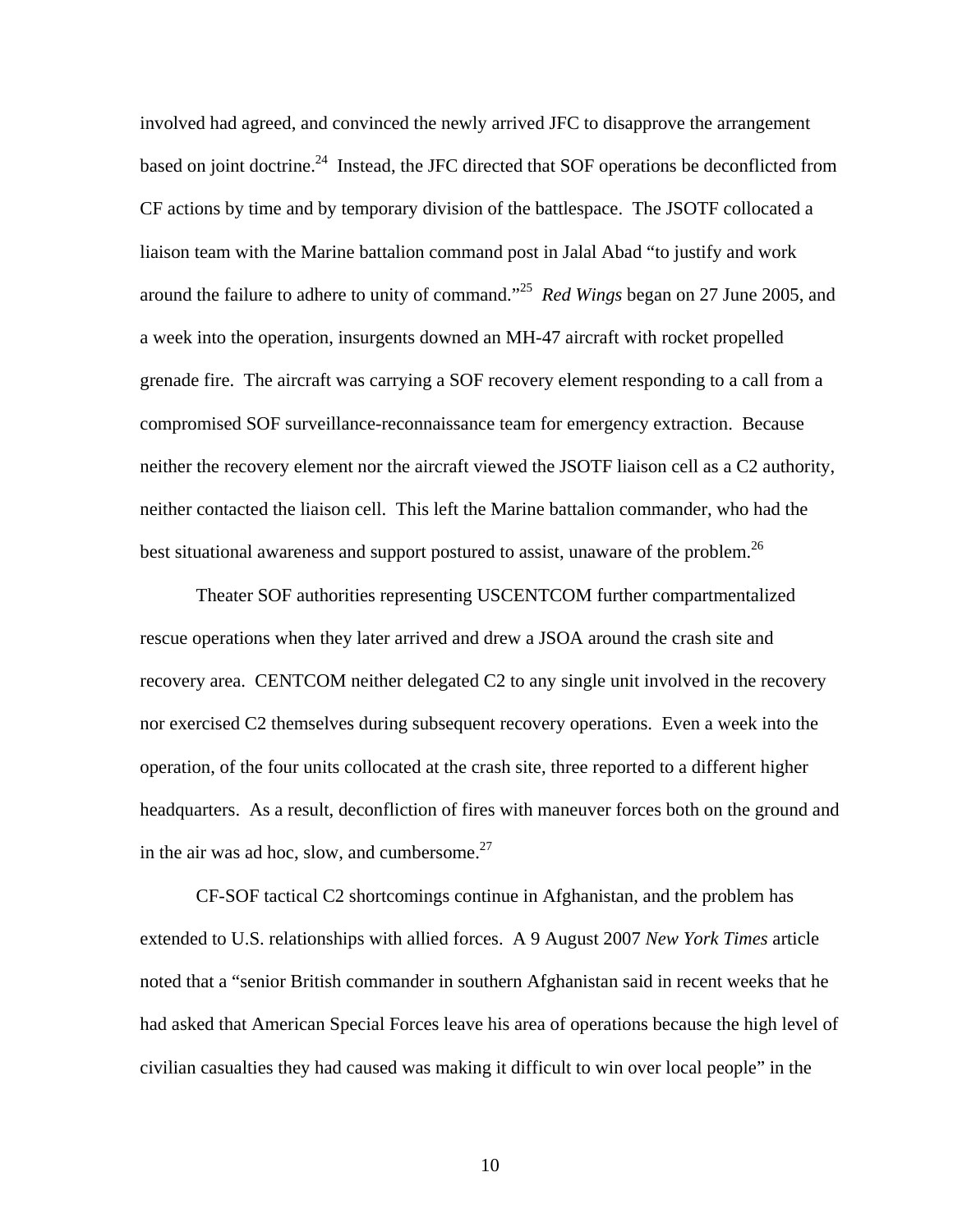Helmund Province. The article went on to highlight SOF's reliance on air strikes to compensate for their lack of combat power on the ground and noted that this reliance frequently leads to civilian casualties that are counter-productive to CF efforts to win indigenous support.<sup>28</sup> Reports like these, coupled with the results of operations like *Anaconda* and *Red Wings,* suggest that deconfliction through liaison mechanisms is not working. To address the deficiencies and ensure that CF and SOF are pursuing operational objectives in a coherent, mutually supporting fashion, the JFC must be able to integrate their C2 by establishing clear TACON relationships at the tactical level.

*Operation Iraqi Freedom (OIF).* As with OEF, OIF has demanded a greater degree of CF-SOF integration, and limited progress in this regard has contributed to a few notable successes. Operations that led to the killing of Saddam Hussein's sons in Mosul on 22 July 2003, and to his own capture on 13 December 2003, entailed the short-term tactical integration of  $CF$  and  $SOF$  units.<sup>29</sup> Despite these highly publicized successes and what should have been lessons learned from operations like *Restore Hope, Anaconda, and Red Wings*, however, CF-SOF C2 integration problems continue to jeopardize success in Iraq.

Asked whether CF and SOF actions in OIF were integrated to the degree needed to accomplish operational objectives, both Army and Marine battalion and brigade/regimental commanders responded with a resounding "no." Comments from seven survey respondents with a combined nine years of experience in multiple regions of Iraq between 2003 and 2007 reveal the same disturbing fissure between CF and SOF evident in OEF.<sup>30</sup> A Marine battalion commander operating in southern al Anbar Province from March to October 2006, described the confusing C2 relationship between SOF and CF and its effects as follows:

… there were never any established lines of C2, we did not know the operating unit, frequencies, or call signs. There were numerous occasions in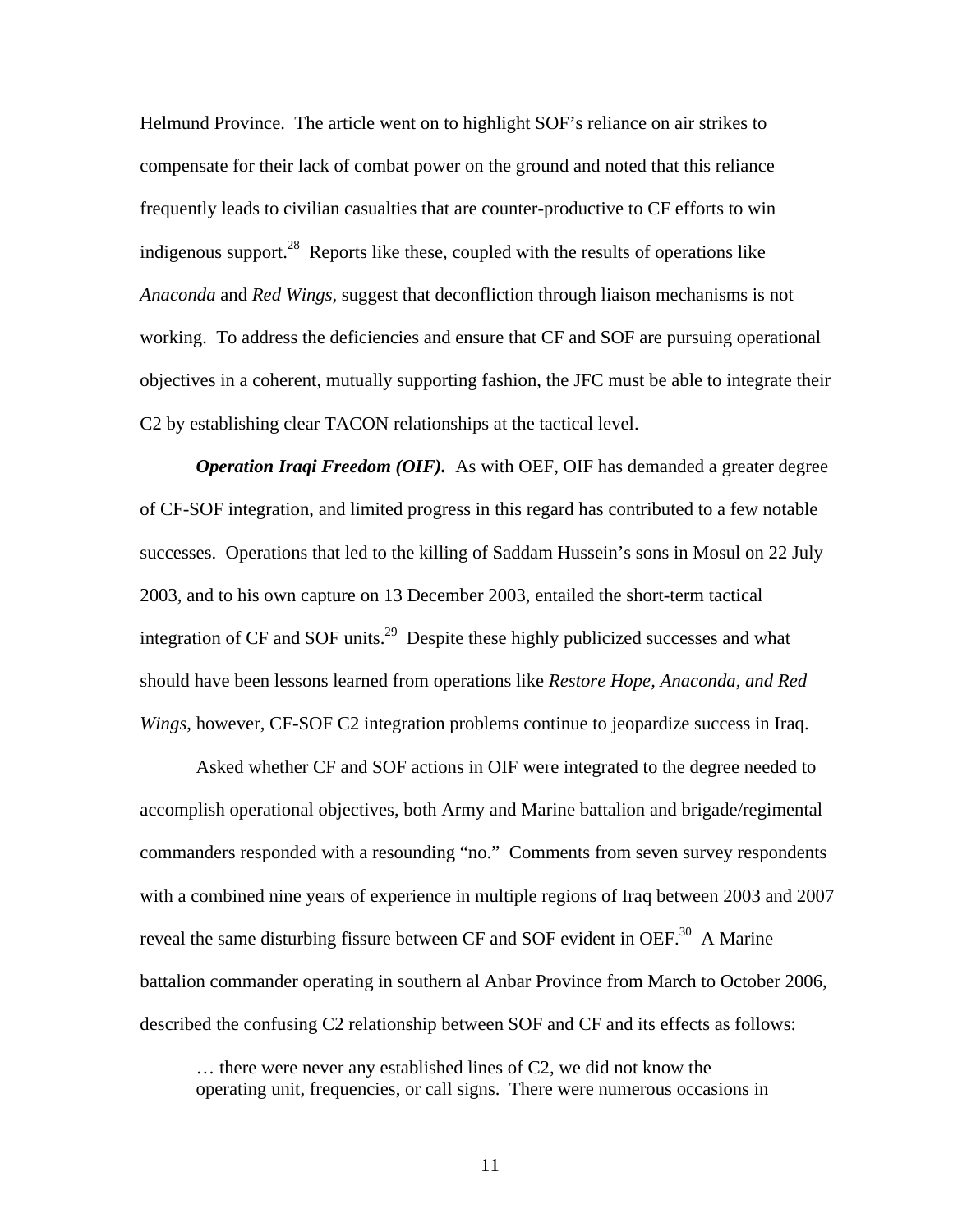which we found out the following morning SOF operations were conducted in our assigned battlespace. We rarely … received feedback / after action of their operations even when requested. … There was no unity of effort. There were occasions within specific areas where we were implementing positive [information operations] measures, SOF would conduct hard hit raids. ... Their operations destroyed homes, killed individuals, and removed persons of interest. When we would re-enter these areas, the local populace expected us to answer the why and where in regards to detained individuals. We could not provide answers. The best example … was when SOF conducted a hit on a house we had firmed up in for the previous three days. The after action report we received stated the house was a terrorist site, the van my men [were] in was a VBIED and the personnel killed and captured were reported terrorists. … The aftermath of this hit was our [battalion] was targeted by the locals (not terrorists) as they were convinced we were responsible for this raid.<sup>31</sup>

The comments of an Army Cavalry Squadron Commander who served twenty-three

months between two tours in Iraq are virtually identical despite having a different AO and

working with different SOF units:

SF elements pick and choose … their priorities, regardless of the conventional force commander's. This leads to inherent problems associated with poor communications, coordination, and mission effectiveness. Additionally, operational-level SOF Teams come into and out of areas to conduct raids, strikes, and reconnaissance, often with only hours of pre-notification to the tactical commander. Often, there are engagements, collateral damage and detentions of individuals … without the conventional force commander ever knowing until after the operation is completed. [The SOF] units egress … without having to manage the consequences of their actions. This has a disruptive, even destabilizing effect on the area. Additionally, problems arise when the SF team's opinions differ from the conventional force commander regarding decisions on who to detain, where to allocate funds for support projects and how to interpret events occurring within an AO.<sup>32</sup>

A third CF battalion commander operating in Ramadi from March to October 2006,

grew so frustrated with the SOF units operating in his assigned AO conducting short-notice

DA missions with minimal coordination that he offered to provide *them* with a liaison

officer. He felt this would prevent much of the unnecessary collateral damage that

compromised his COIN efforts. Additionally, he felt it would help to prevent SOF from

travelling down routes that were not properly cleared, which had previously resulted in SOF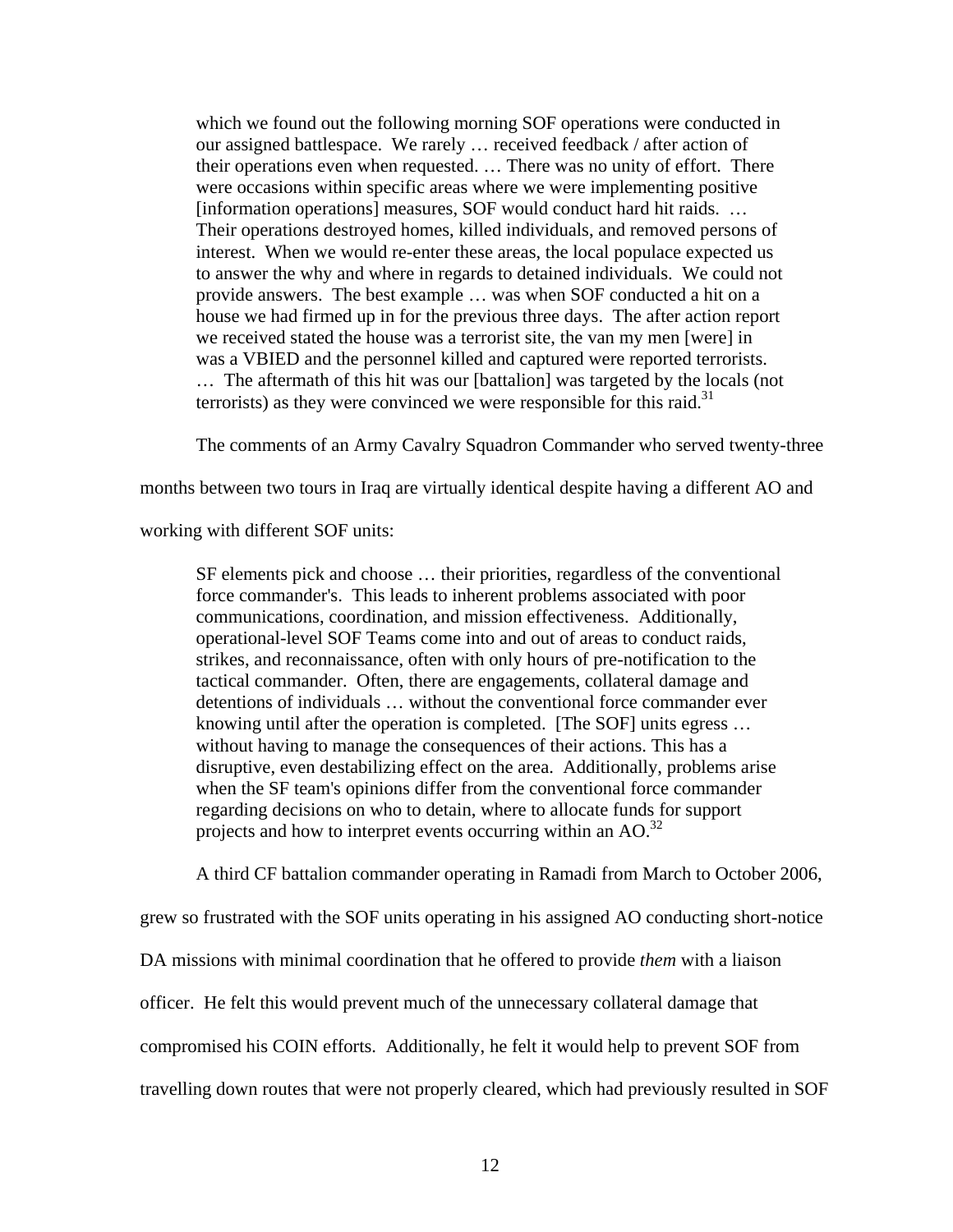units suffering needless casualties and his unit having to conduct recovery and reaction force operations in support. Yet the SOF units declined to take the CF liaison officer for fear of security leaks.<sup>33</sup> Unilateral, counter-productive raids based on poor and incomplete intelligence and the suffering of unnecessary friendly casualties continued.

 An officer who served 20 months in Iraq as a Division G-3 and Regimental Combat Team Commander described his frustration with the lack of intelligence sharing between SOF and CF that results from a lack of integrated C2 relationships below the Division level. He stated, "Wish I'd seen more of their [SOF] intelligence; sometimes they had great targets, sometimes we knew they were going after small potatoes and tried to dissuade them, sometimes we had no idea who in the hell the target was, but assumed they had some great insider's gouge."34 From the feedback of the commanders questioned, this last assumption appears to have been wrong. Cumulatively, these survey respondent comments indicate that poorly coordinated SOF DA and CT operations based on questionable intelligence routinely compromise COIN operations in OIF just as they do in OEF. Each time a SOF DA or CT action results in the death, injury, or intimidation of anyone other than a terrorist or insurgent leader, it undermines CF COIN efforts and generates indigenous sympathy for the insurgent.

 In sum, an analysis of recent CF and SOF operations in a shared battlespace indicates that the U.S. military is repeatedly receiving lessons without learning from them.<sup>35</sup> These operations indicate that SOF liaison at the Division level and above is not an adequate substitute for unity of command between CF and SOF at the tactical level. Experiences in OEF and OIF further suggest that a JFC must integrate CF and SOF actions in COIN environments at the tactical level vice simply deconflicting these actions. The lack of intelligence sharing and control to date has alienated local populations, compromised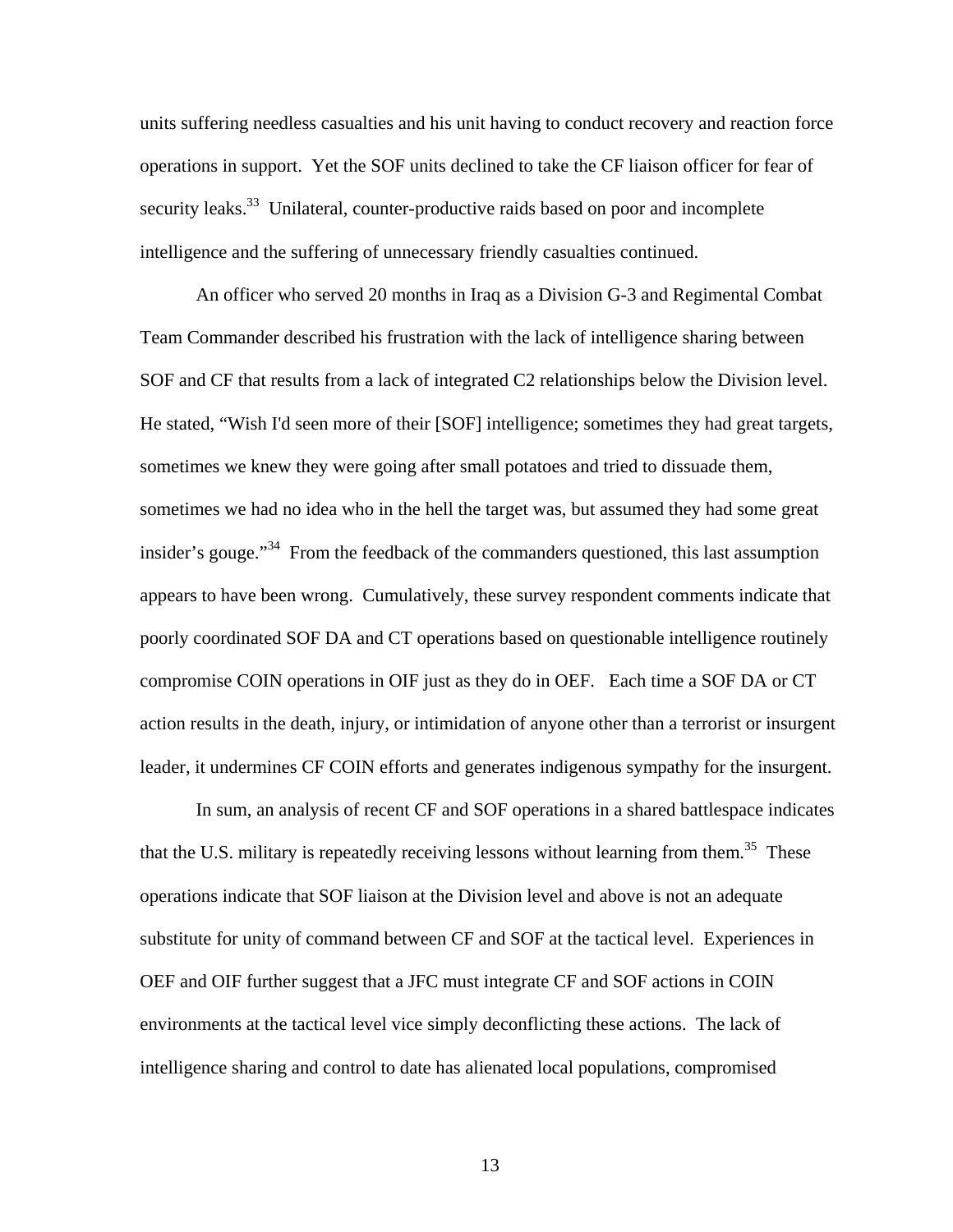operational and tactical objectives and produced incidents resulting in avoidable friendly casualties. Simply put, current SOF and CF doctrinal C2 arrangements are creating an operational seam that our enemies are routinely exploiting.

## **RECOMMENDATIONS**

Joint policy should encourage and empower JFCs to design C2 architectures with a view toward creating the arrangement that achieves the operational objectives in the most efficient and effective manner without consideration to parochial, institutional interests. In some situations, coordination to facilitate deconfliction between SOF and CF is sufficient; many strategic level DA and CT missions lend themselves to this arrangement. The doctrinal, JSOTF –based C2 arrangement is normally appropriate when SOF capabilities are the primary, most appropriate means for obtaining national objectives. The JSOTF's primary function – to exercise C2 among the component SOF units involved – takes precedence in these types of missions. $36$ 

However, when SOF is operating in AOs where CF are engaged in COIN operations over an extended period, current doctrinal arrangements become counter-productive. In these circumstances, deconfliction at the tactical level is simply not enough, and the JFC must integrate SOF CT activities with the long-term CF COIN effort. The JFC can achieve this most effectively through integrated C2 arrangements that ensure tactical unity of command. As counterterrorism authority David Kilcullen states, "the War on Terrorism is actually a campaign against a globalized Islamist insurgency. Therefore, counterinsurgency approaches are more relevant to the present conflict than traditional terrorism theory."<sup>37</sup> Accordingly, in theaters like Afghanistan and Iraq, COIN operations should take precedence over CT approaches, and JFCs should place SOF under the tactical control of CF.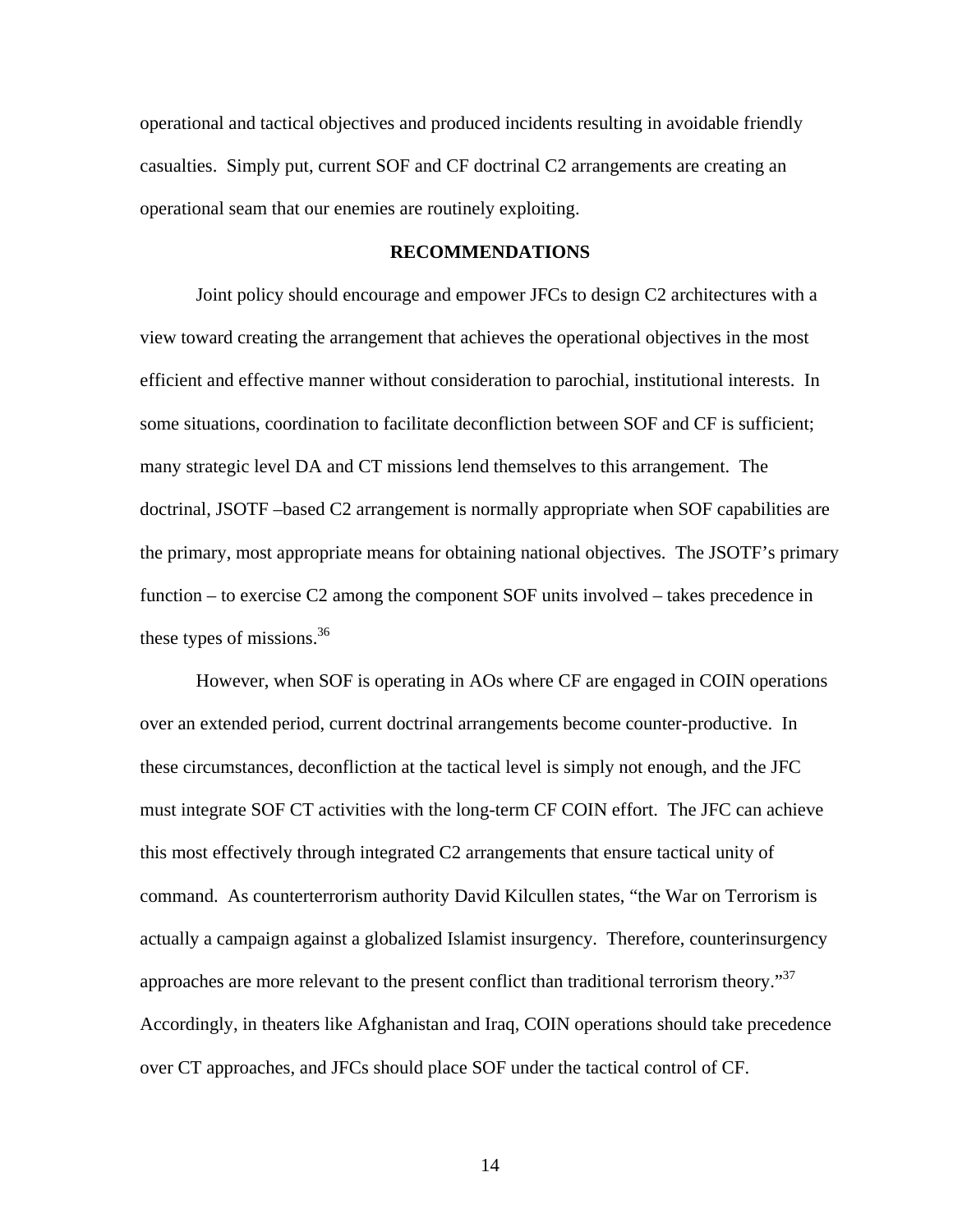By integrating C2 in this fashion, the JFC will ensure all units in a given battlespace pursue their objectives in a mutually supportive fashion. Well-intentioned attempts to achieve unity of effort are no substitute for unity of command in this regard. Should the need arise for the JSOTF to conduct a short-term DA/CT mission, the JFC could always temporarily reassign the appropriate units under JSOTF tactical control. With appropriate attention to OPSEC, the JSOTF should also coordinate with the CF unit responsible for the target area prior to the creation of a temporary JSOA. In this case, the JFC may assign appropriate CF units to be under JSOTF's TACON for the duration of the mission to provide a security cordon or QRF or to perform similar supporting tasks.

The irony is that C2 relationships in Afghanistan and Iraq seek to *integrate* CF and SOF operations at the strategic-operational level and to *deconflict* them at the lower operational and tactical levels. This is the opposite of what joint C2 arrangements need to do in the current operational environment. Rather than consolidate over 80 percent of SOF assets in Afghanistan and Iraq, where they frequently pursue objectives similar to those of the CF but by different, often conflicting means, SOF would be better employed engaging weaker state governments throughout the "arc of instability" to shape a global counterterrorism network and build friendly government security capacity through foreign internal defense.<sup>38</sup> The Commander of USSOCOM alludes to this in his 2006 posture statement where he points out that SOF

… are in Afghanistan and Iraq defending our Nation against terrorism on a daily basis. However, it is Special Operations' unique, but less visible, ability to help establish the conditions to counter and defeat terrorism through Unconventional Warfare, Psychological Operations, Foreign Internal Defense, Special Reconnaissance, and Civil Affairs that will become increasingly vital to our long-term success in the Global War on Terrorism.<sup>39</sup>

On the other hand, when SOF and CF are conducting operations in a common battlespace,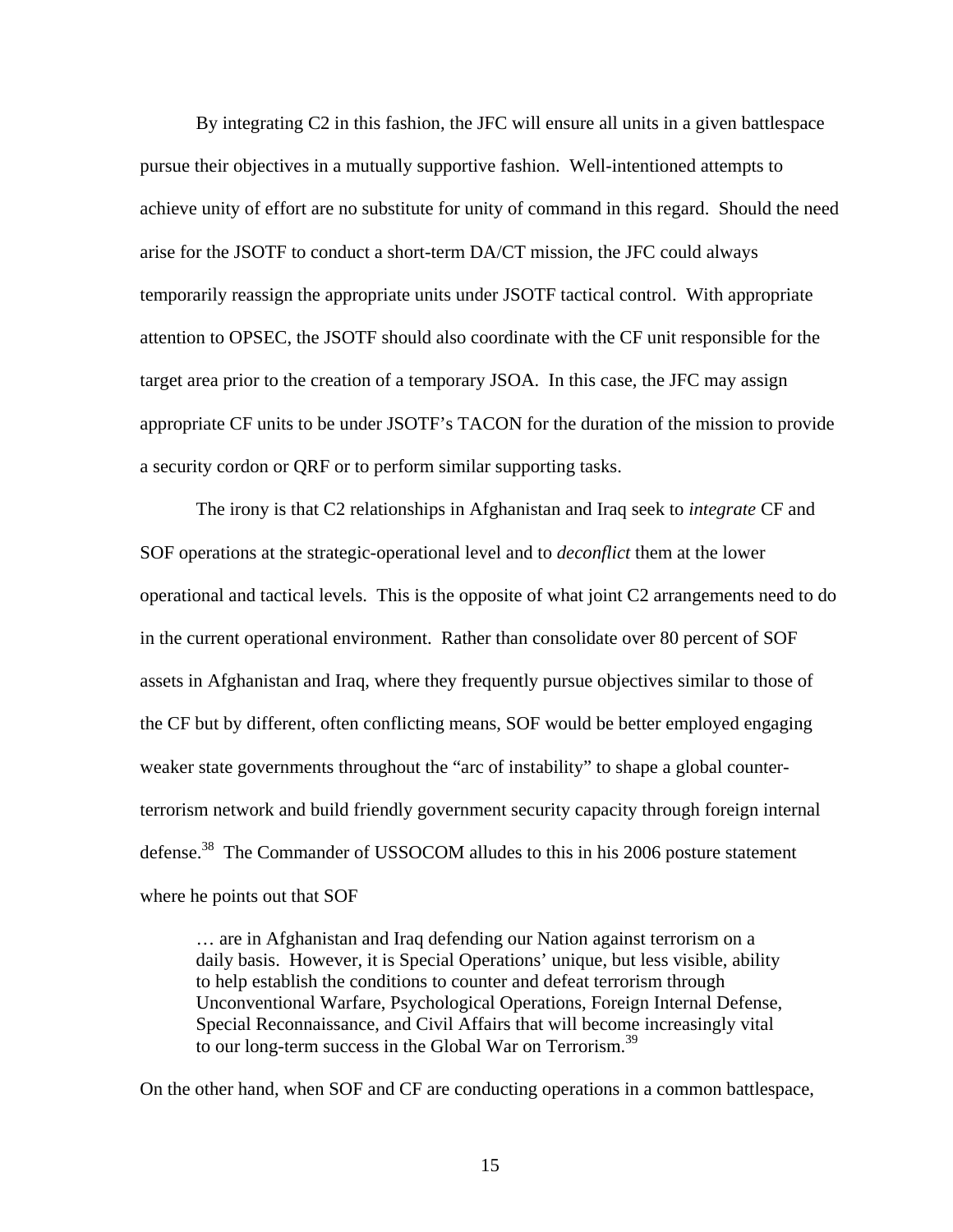the JFC should integrate their C2 at the tactical level to prevent their different, CT and COIN efforts from becoming counter-productive.

The answer to the problems outlined does not lie, as some SOF officers have argued, in increasing the size of SOF to afford a more robust liaison capability.<sup>40</sup> USSOCOM should do everything it can to preserve the elite nature of its forces, and dramatically increasing their size to compensate for a failure to properly integrate with CF will do little but diminish SOF quality. Nor does the answer lie, as others have suggested, in levying liaison responsibilities on  $CF<sup>41</sup>$ . As demonstrated earlier, liaison at the tactical level is insufficient regardless of who provides it. Liaison facilitates coordination and deconfliction, but only unity of command at the tactical level can produce the integration required to win counterinsurgencies.

In short, the Combatant Commanders should seek to *deconflict* CF and SOF operations at the theater level by focusing SOF in a Phase 0 shaping role in those countries that comprise the arc of instability, where there is no large CF effort. Deconfliction in this manner makes the most effective use of SOF's expertise in strategic reconnaissance, unconventional warfare, foreign internal defense and counter-terrorism. Conversely, the JFC should *integrate* CF and SOF operations at the tactical level through formal TACON relationships that adequately leverage unity of command.

Unfortunately, USSOCOM's consistent press to keep SOF exclusively under SOF C2, and their ability to have it codified in current doctrine, have repeatedly placed the Regional Combatant Commanders and subordinate JFCs in a difficult and often politically untenable position.<sup>42</sup> Current doctrine institutionalizes the separation between CF and SOF and discounts the routine or long-term integration of CF and SOF tactical C2 below the JTF level as a valid operational approach.<sup>43</sup> Accordingly, the Chairman of the Joint Chiefs of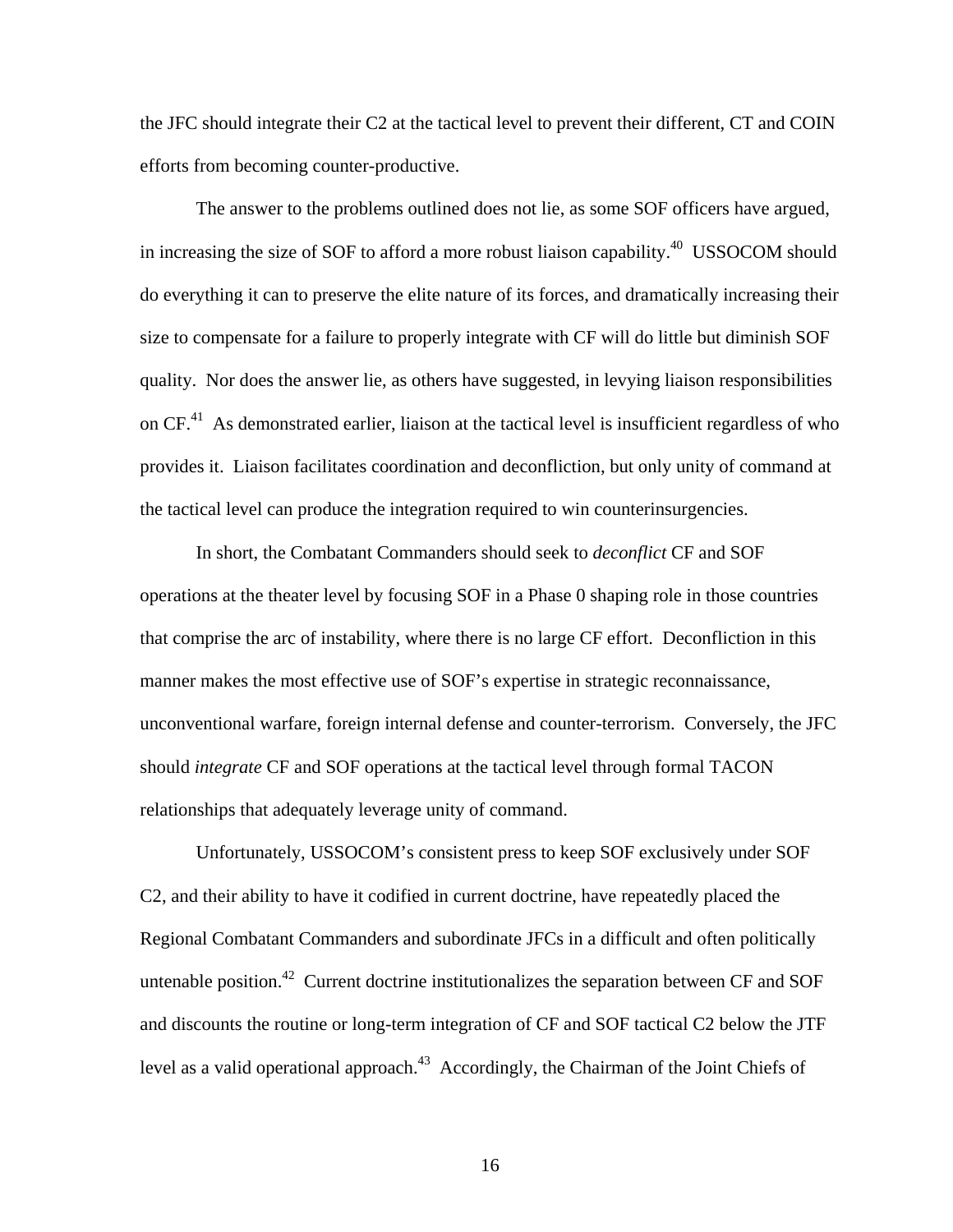Staff and the Commander, USSOCOM should change Joint and SOF doctrine to address existing realities and to allow for CF and SOF integration to at least the same degree that Marine and Army Forces currently integrate in Iraq and Afghanistan.

To facilitate SOF overcoming their institutional reluctance to serve under CF control, CF must understand and address the reasoning behind that reluctance. SOF personnel have valid reasons, for example, for being concerned about OPSEC given the risk involved in many SOF missions. Conversely, both SOF and CF must recognize the need to share information to prevent fratricide. Better integrating SOF and CF training and education will go along way toward generating a shared understanding of where to draw the line between OPSEC and information sharing and similar issues that some use as reasoning against integrating CF and SOF C2. Joint and Service Professional Military Education (PME) institutions must educate all officers on the capabilities and limitations of both SOF and CF beginning at the primary education level. At the intermediate and senior level, PME institutions should incorporate periods of instruction that analyze different operations and the best C2 arrangements for each. Capstone level PME courses to prepare joint force functional component commanders should do the same. Finally, joint training experiences should reinforce this education, with SOF and CF integrated during exercises such as those conducted at the Army's National Training Center, the Marine Air Ground Task Force Training Center, and the Joint Readiness Training Center.<sup>44</sup>

#### **CONCLUSION**

Evidence from recent operations suggests that current joint doctrine and policy are producing C2 arrangements that are dysfunctional and counter-productive in achieving operational objectives. Operations *Restore Hope*, *Enduring Freedom,* and *Iraqi Freedom*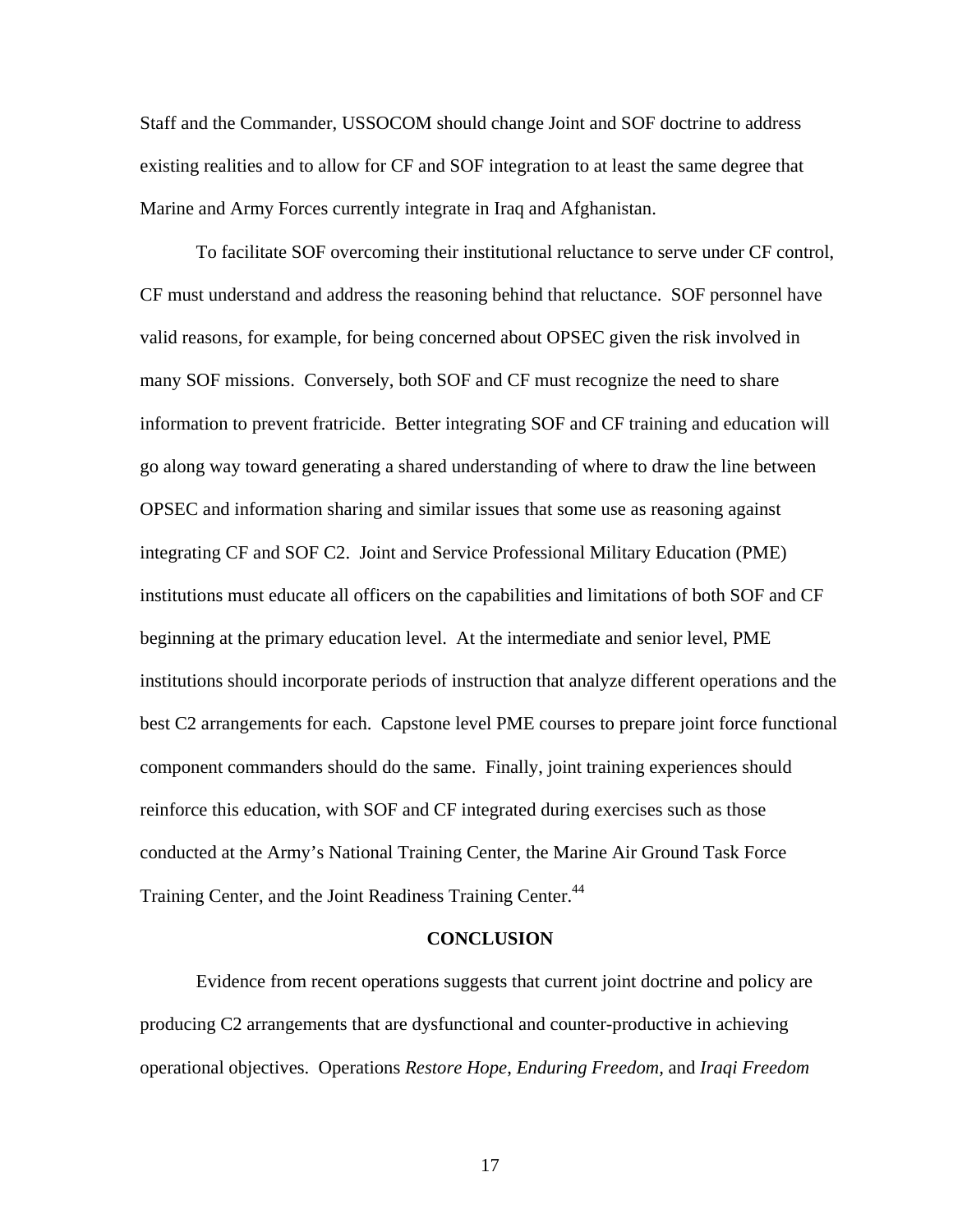each reveal the dangers of attempting to integrate C2 between SOF and CF at the operational level, while relying on deconfliction through liaison at the tactical level. To address current threats effectively, the U.S. military would be wise to reverse this approach. In the global campaign against ideological extremist insurgency, the nation can best leverage SOF's foreign internal defense, special reconnaissance, counter-terrorism, and unconventional warfare skills by focusing SOF on shaping operations in the arc of instability. In mature theaters of operation such as Afghanistan and Iraq, priority of mission should go to CF COIN efforts, and JFCs should integrate SOF operations at the tactical level to prevent compromising this effort. The Joint Staff and USSOCOM can facilitate this by modifying joint doctrine to encourage CF and SOF C2 integration at the tactical level and revising joint education curricula and training opportunities to include exercising this integration. Until USSOCOM does so, it will exacerbate rather than resolve one of the primary problems that led to its creation: parochial interests compromising unity of effort while in the pursuit of national security objectives.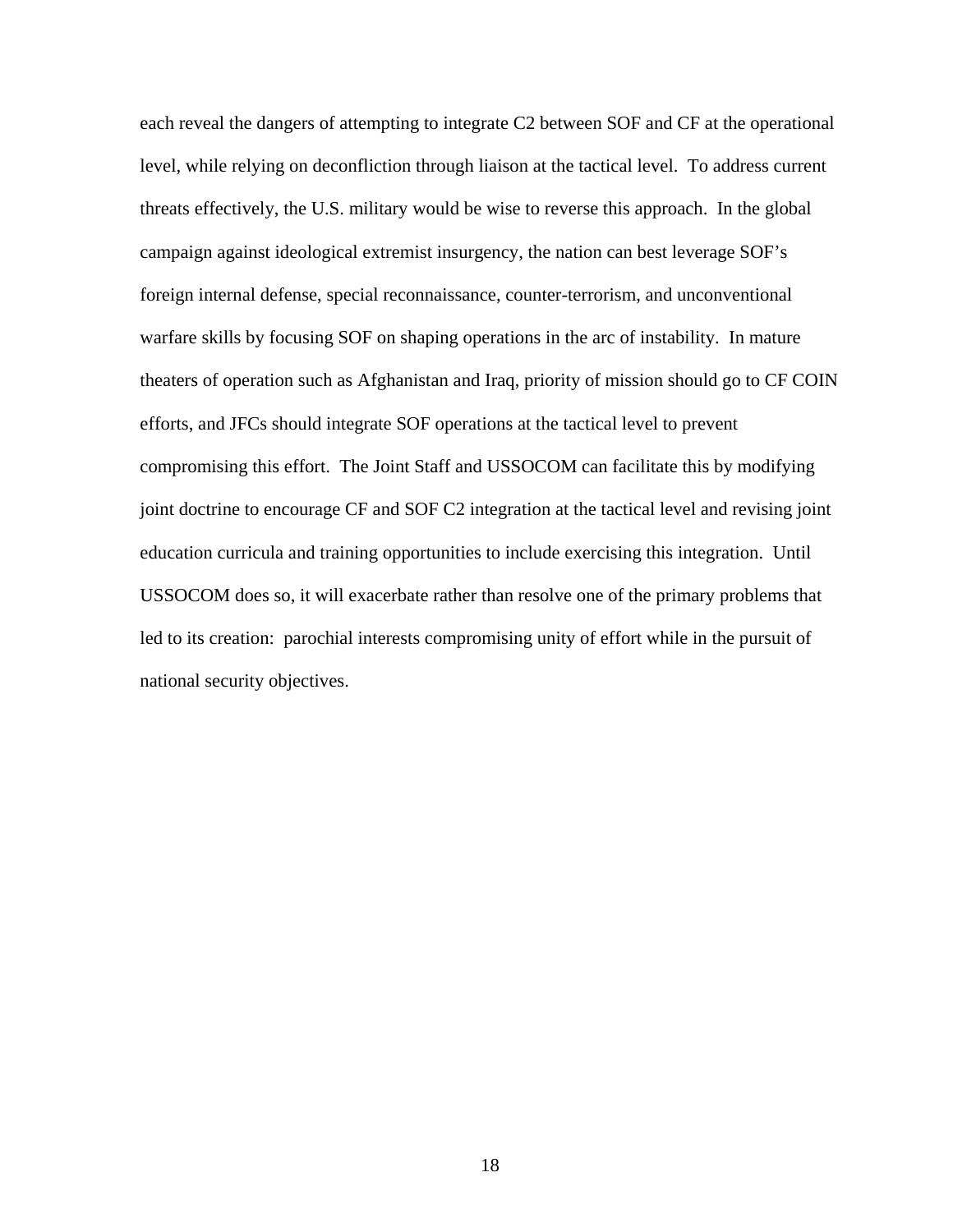#### **NOTES**

<sup>1</sup> The primary impetus for Congress' creation of USSOCOM was a perceived failure by the Services to achieve unity of command between and among CF and SOF units. The two operations that brought this to the forefront of Congress' attention were *Operation Eagle Claw*, the 1979 attempt to rescue American hostages in Iran, and *Operation Urgent Fury*, the 1983 invasion of Grenada. The Halloway Commission and Congressional investigative hearings into *Operation Eagle Claw's* failure revealed an extensive and counter-productive level of compartmentalization created in the name of operational security. Similarly, during *Operation Urgent Fury*, all of the SOF missions were compromised and the SOF involved had to await assistance to facilitate their extraction because they were not well integrated in CF planning. Integrated C2 facilitating unity of command would likely have prevented these break downs in information sharing and planning. For additional insight into the causes of failure during Operations Eagle Claw and Urgent Fury, see Captain (P) Harry S. Brown, U.S. Army, "The Command and Control of Special Operations Forces" (masters thesis, Monterey, CA: Naval Postgraduate School, December 1996). For further information on the founding of USSOCOM, see U.S. Special Operations Command, *United States Special Operations Command History, 1987-2007*, (MacDill Air Force Base, FL: Headquarters, U.S. Special Operations Command, 2007), 1-5.

<sup>2</sup> David G. Chandler, *The Campaigns of Napoleon, Volume I*, (New York: Simon & Schuster, 1966), 157-8. 3 Thid. 158 <sup>3</sup> Ibid, 158.

4 Chairman, U.S. Joint Chiefs of Staff, *Joint Operations,* Joint Publication (JP) 3-0 (Washington, DC: CJCS, 17 September 2006), II-1.

 $<sup>5</sup>$  Ibid, III-1. JP 3-0 further states that command "includes both the authority and responsibility for effectively</sup> using available resources to accomplish assigned missions" (III-3), while control, which is inherent to command, is the act of regulating "forces and functions to execute the commander's intent" (III-6).  $6$  Ibid, III-4.

7 Chairman, U.S. Joint Chiefs of Staff, *Doctrine for Joint Special Operations,* Joint Publication (JP) 3-05 (Washington, DC: CJCS, 17 December 2003), III-1.<br><sup>8</sup> Ibid, III-4 to III-6.

 $<sup>9</sup>$  Ibid, III-10 to III-11.</sup>

10 Ibid, III-11.

 $11$  Ibid, viii.

<sup>12</sup> This dynamic also makes it unlikely that SOF would consistently assign their most talented people to a liaison role.

<sup>13</sup> Major William J. Carty, U.S. Army, "Planning and Training Considerations for Emerging Trends in Special Operations and General Purpose Force Operational Integration" (research paper, Newport, RI: U.S. Naval War College, Joint Military Operations Department, 9 February 2004), 5-10. For example, a Special Forces Operational Detachment Bravo (ODB) or a Naval Special Warfare Task Unit or Group typically serves as a SOCCE.

<sup>14</sup> General Anthony C. Zinni, USMC, Director of Operations, United Task Force Somalia (November 1992 – May 1993) and Special Envoy, Somalia (October 1993), interviewed by *PBS Frontline* correspondent, 1999. Taken from PBS On-Line, http://www.pbs.org/wgbh/pages/frontline/shows/ambush/interviews/zinni.html (accessed 31 August 2007).<br> $15$  Brown, 83.

 $16$  Carty, 5.

<sup>17</sup> Integrating CF and SOF units without integrating their C2 can be more dangerous than deconflicting them by time or space.

 $18$  This observation is based on the author's personal experience as a battalion commander in OEF during the 2004-2005 timeframe.<br><sup>19</sup> The forces involved later estimated the number of Taliban fighters in the valley to be upwards of 1,000.

 $10^{20}$  Taliban casualty estimates vary considerably between media accounts and between sources with U.S. estimates reaching up toward 1,000 and Taliban reports being below 200.

21 Stone Phillips, "Rescue on Roberts Ridge: Operation Anaconda," *Dateline NBC* (24 June 2007), NBC News Transcripts, http://web.lexis-nexis.com/ (accessed 3 September 2007). The transcript does not provide the precise source for the quotation cited by Phillips.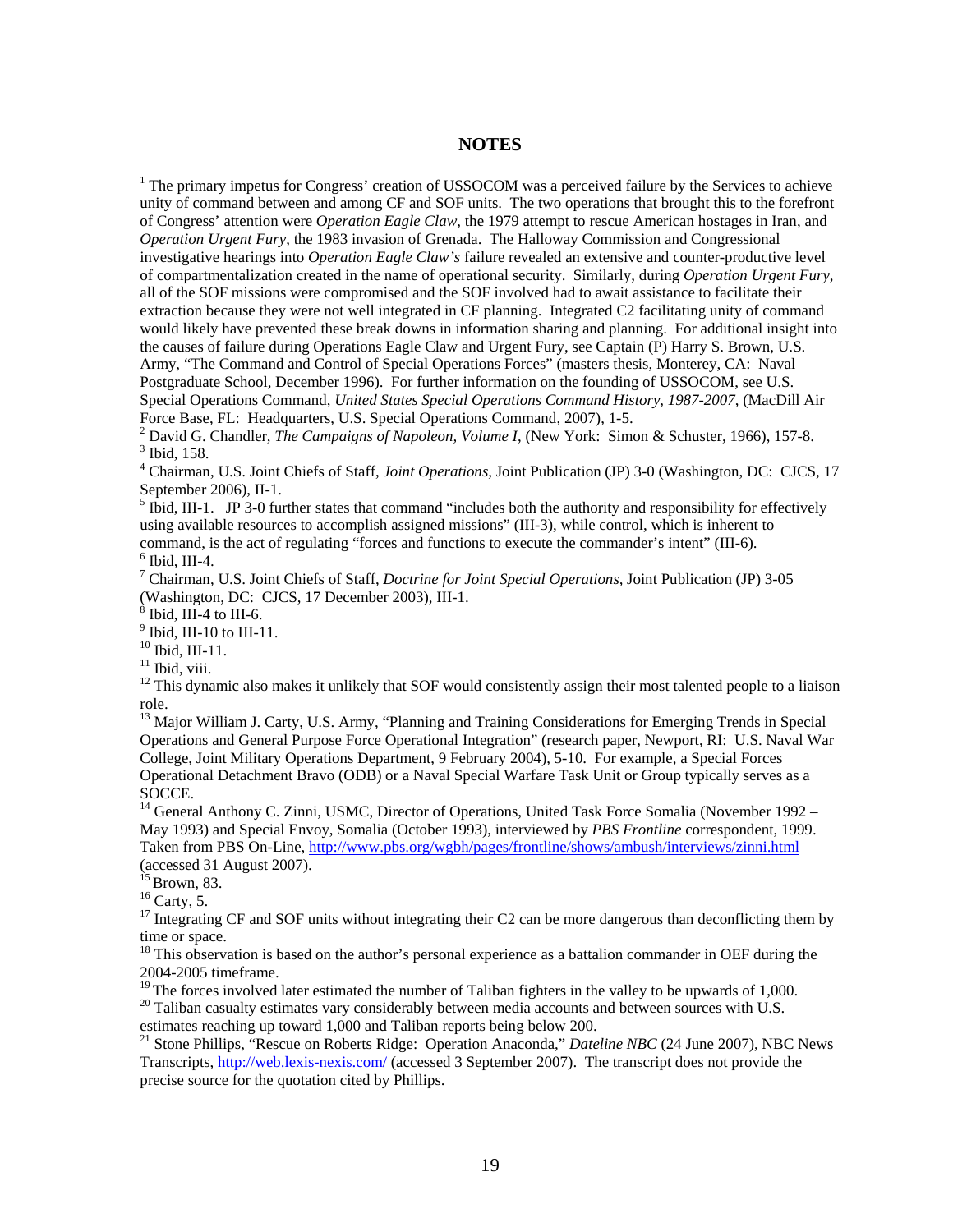$^{22}$  The author was this battalion commander (Commanding Officer, 3d Battalion, 3d Marines or 3/3). Mitigation efforts included immediate engagement with indigenous tribal, religious, and civic leaders, humanitarian assistance projects and distributions, and medical capabilities assistance visits.

<sup>23</sup> Second Battalion, 3d Marines (2/3) relieved 3/3 in place during the planning stages of Operation *Red Wings*. <sup>24</sup> The JTF Command Element had recently turned over, with the Commander,  $25<sup>th</sup>$  Infantry Division t command of the JTF (Combined Joint Task Force 76) over to the Commander of the Southern European Task Force (SETAF). The previous JFC had approved of the informal TACON relationship between SOF and the Marine battalion.

<sup>25</sup> Colonel Andrew R. MacMannis and Lieutenant Colonel Robert B. Scott, U.S. Marine Corps, "Operation Red Wings: A Joint Failure in Unity of Command," *Marine Corps Gazette* 90, no. 12 (December 2006), 16. <sup>26</sup> Ibid, 18. <sup>27</sup> Ibid.

<sup>28</sup> Carlotta Gall, "British Criticize U.S. Air Attacks in Afghan Region," *New York Times*, 9 August 2007, sec. A. <sup>29</sup> Evan Thomas and Rob Nordland, "See How They Ran," *Newsweek*, 4 August 2003, 26-27, and "How We Got Saddam," *Newsweek*, 22 December 2003, 26-27.

<sup>30</sup> The author administered this informal survey via electronic mail to seven former Army and Marine battalion commanders, a former Navy Sea, Air, Land (SEAL) team commander, a former Special Forces Operational Detachment Alpha commander, a former Army brigade commander, and a former Marine regimental commander. All those surveyed served in these command billets during deployments in support of OEF or OIF. A total of seven of these commanders responded. Survey questions included: What C2 relationship(s) did you have with the SOF/CF units operating in your AO? In your opinion, were CF and SOF integrated to the degree needed to best accomplish your unit's tactical objectives? Were they integrated to the degree needed to best accomplish the campaign's operational objectives? What challenges or problems did you observe regarding CF and SOF command relationships and C2? And, how would you recommend addressing these challenges/solving these problems?

<sup>31</sup> Lieutenant Colonel James M. Bright, U.S. Marine Corps, e-mail message to author, 2 October 2007. Lieutenant Colonel Bright commanded 2d Reconnaissance Battalion, Regimental Combat Team-5, Multi-National Division West in Iraq from March to October 2006.

 $32$  Colonel Gregory D. Reilly, U.S. Army, e-mail message to author, 2 October 2007. Colonel Reilly commanded 1<sup>st</sup> Squadron, 3d Armored Cavalry Regiment in Iraq from July 2003 to March 2004 and from March 2005 to March 2006.

<sup>33</sup> Lieutenant Colonel Stephen L. Neary, U.S. Marine Corps, e-mail message to author, 4 October 2007. Lieutenant Colonel Neary served two tours in Iraq as the Commanding Officer of 3d Battalion,  $8<sup>th</sup>$  Marines. The first tour was from January to September 2005 in the area north, northwest, and east of Fallujah, and the second tour, from March to October 2006, was in downtown Ramadi.

<sup>34</sup> Colonel Lawrence Nicholson, U.S. Marine Corps, e-mail message to Lieutenant Colonel James Bright, 9 October 2007. Colonel Nicholson was the G-3 of the 1<sup>st</sup> Marine Division and the Commanding Officer of Regimental Combat Team 5 during two tours in Iraq.

<sup>35</sup> Although beyond the scope of this paper, examinations of U.S. operations in the Balkans reveal similar lessons. After action reviews and Center for Army Lessons Learned citations from Operations *Joint Endeavor*, *Joint Guard*, and *Allied Force* also reference situations where poorly coordinated CF and SOF operations conflicted with one another, endangered service members, or compromised objectives.<br><sup>36</sup> Part of USSOCOM's reluctance to integrate CF and SOF below the JSOTF level results from the difficulty

they continue to experience in integrating SOF among themselves. USSOCOM relies on the JSOTF to overcome internal parochial interests between Army, Air Force and Naval SOF units.

37 David J. Kilcullen, "Countering Global Insurgency," *The Journal of Strategic Studies* 28, no. 4 (August 2005), 597. An Australian Army officer, Kilcullen currently serves as the Senior Counterterrorism Advisor to General David Patraeus, the Commanding General, Multi-National Forces Iraq.

 $38$  For further insight on the value of SOF in this capacity, see Major Darin J. Blatt, U.S. Army, "The Paradox of SOF Power: Validation, Possibilities, And Emerging Challenges for America's Special Operations Forces (SOF)" (research paper, Newport, RI: U.S. Naval War College, National Security Decision Making Department, 4 May 2006), 8, 15.

39 U.S. Special Operations Command, *United States Special Operations Forces: Posture Statement 2006: Right Place, Right Time, Right Adversary*, (MacDill Air Force Base, FL: 2006), 3-4.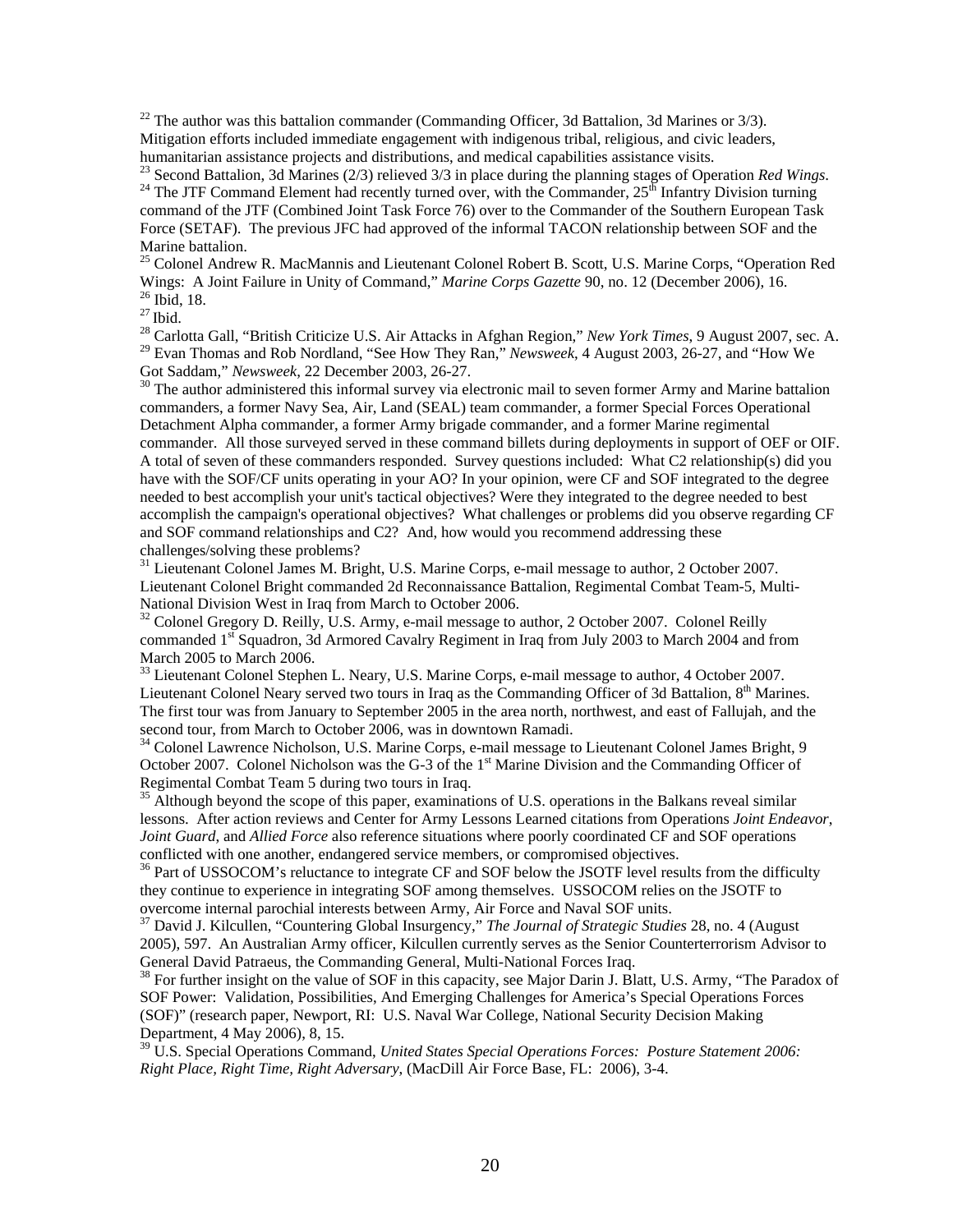<sup>40</sup> For arguments to this end, see Colonel Kevin A. Christie, U.S. Army. "Synchronizing Chaos: Command and Control of Special Operations and Conventional Forces in Shared Battlespace," (research paper, Newport, RI: U.S. Naval War College, Joint Military Operations Department, 22 October 2006), 14. 41 Christie, 14.

<sup>42</sup> SOF officers frequently argue for integrated C2 among SOF itself, even when it extends to coalition SOF. In a 2004 Naval War College research paper, for example, Major John Eaddy argues that failing to consolidate French, Italian and Dutch SOF during Operation *Joint Endeavor* in Bosnia "complicated the command relationships" and noted, "the potential was there for catastrophe in the event of a short-fused rescue type mission." Nevertheless, most SOF officers stop short of calling for integrated C2 with CF. In the same thesis, for example, Major Eaddy complains that during Operation *Guardian Retrieval*, a non-combatant evacuation in Zaire, the Commander in Chief, U.S. European Command's decision to designate a CF commander as the JTF commander caused a failure to "empower the JSOTF to plan and execute the operation as the JSOTF." Major Eaddy added that C2 "by the JSOTF was also hampered by the CINC's micromanagement." Major Eaddy makes similar complaints regarding C2 relationships during Operation *Firm Response*, a NEO in Congo. See Major John Scott Eaddy, U.S. Army, "Command and Control of Joint Special Operations Forces During Contingency Operations" (masters thesis, Fort Leavenworth, KS: U.S. Army Command and General Staff College, 1999), 37-52.

 $43$  Carty, 7.

<sup>44</sup> Christie, 16 and Carty, 14.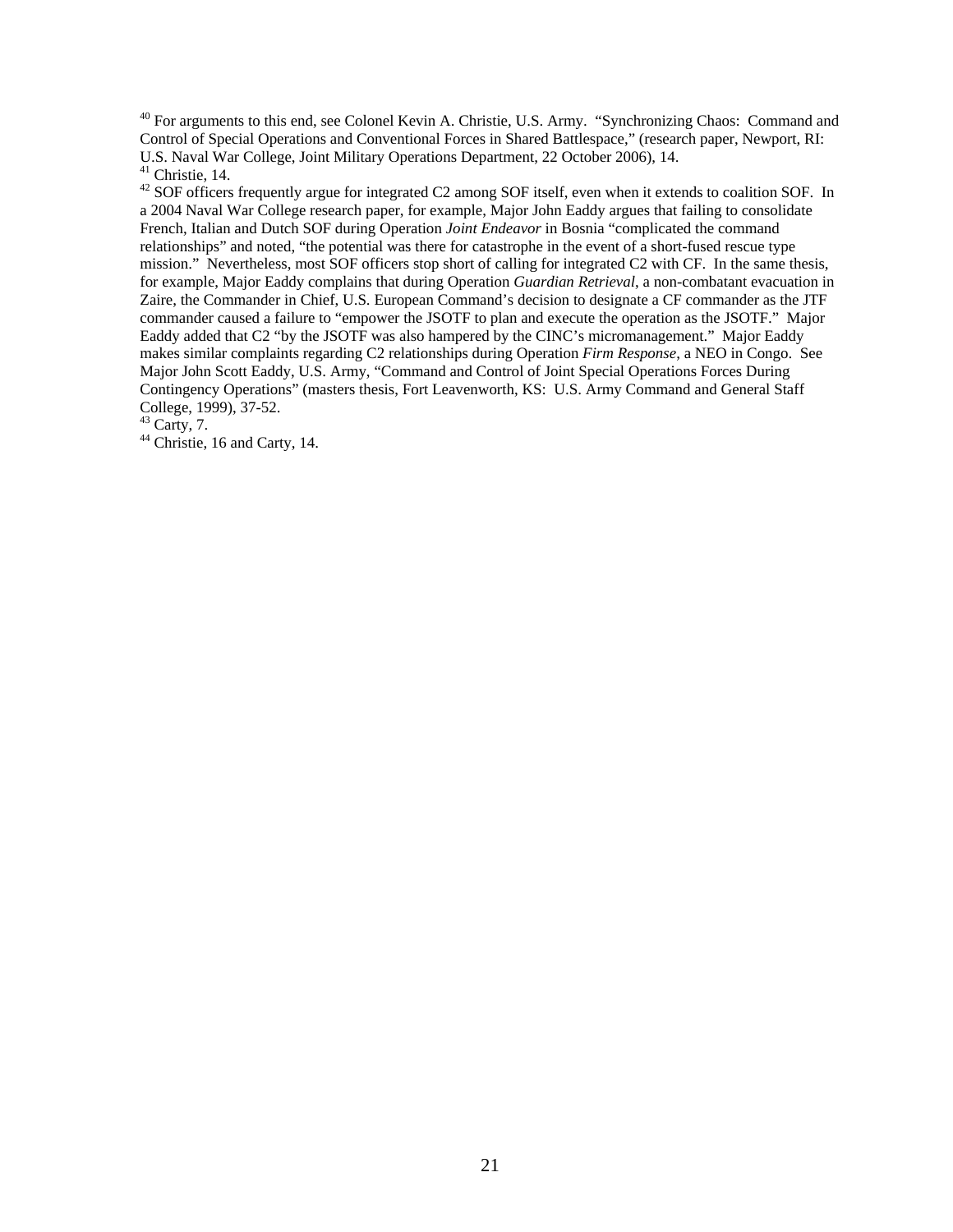## **BIBLIOGRAPHY**

- Allard, Kenneth. *Somalia Operations: Lessons Learned*. Washington, DC: National Defense University Press, January 1995. Excerpt from PBS On-line website, http://www.pbs.org/wgbh/pages/frontline/shows/ambush/readings/conclusions.html, (accessed 29 August 2007).
- Blatt, Major Darin J., U.S. Army. "The Paradox of SOF Power: Validation, Possibilities, And Emerging Challenges for America's Special Operations Forces (SOF)." Research paper, Newport, RI: U.S. Naval War College, National Security Decision Making Department, 4 May 2006.
- Boykin, Colonel William G., U.S. Army. "Special Operations and Low-Intensity Conflict Legislation: Why Was it Passed and Have the Voids Been Filled?" Individual study project, Carlisle Barracks, PA: U.S. Army War College, 12 April 1991.
- Bowden, Mark. *Black Hawk Down*. New York, NY: Atlantic Monthly Press, 1999.
- Brown, Captain (P) Harry S., U.S. Army. "The Command and Control of Special Operations Forces." Masters thesis, Monterey, CA: Naval Postgraduate School, December 1996.
- Carty, Major William J., U.S. Army. "Planning and Training Considerations for Emerging Trends in Special Operations and General Purpose Force Operational Integration." Research paper, Newport, RI: U.S. Naval War College, Joint Military Operations Department, 9 February 2004.
- Chandler, David G. *The Campaigns of Napoleon, Volume I*. Chicago, IL: Simon & Schuster, 1966.
- Christie, Colonel Kevin A., U.S. Army. "Synchronizing Chaos: Command and Control of Special Operations and Conventional Forces in Shared Battlespace." Research paper, Newport, RI: U.S. Naval War College, Joint Military Operations Department, 22 October 2006.
- Clark, Lieutenant Colonel Mark A., U.S. Marine Corps. "Should the Marine Corps Expand Its Role in Special Operations?" Research paper, Carlisle Barracks, PA: U.S. Army War College, 7 April 2003.
- Cogan, Charles G. "Desert One and its Disorders." *The Journal of Military History* 67, no. 1 (January 2003): 201-216.
- Eaddy, Major John Scott, U.S. Army. "Command and Control of Joint Special Operations Forces During Contingency Operations." Masters thesis, Fort Leavenworth, KS: U.S. Army Command and General Staff College, 1999.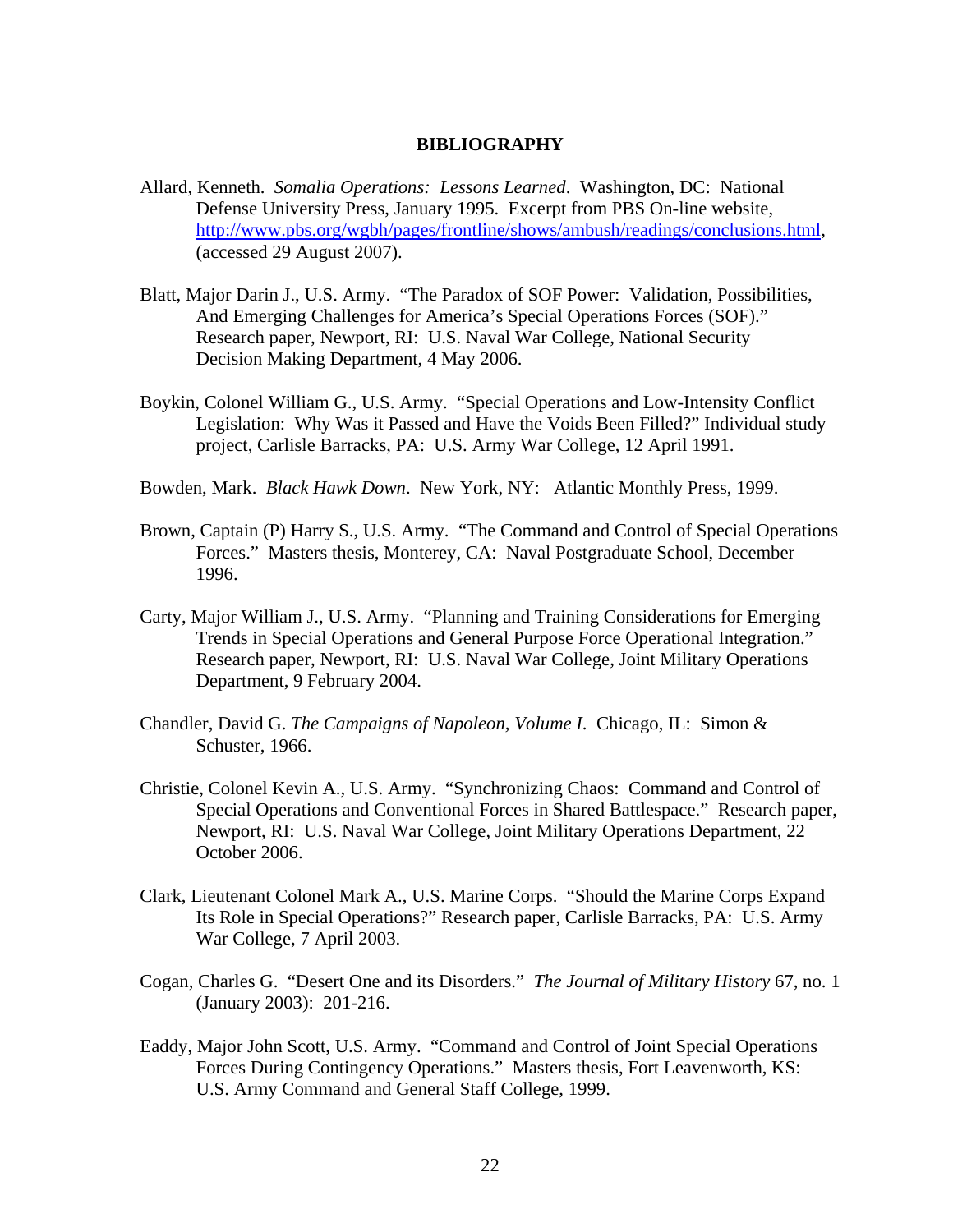- Gall, Carlotta. "British Criticize U.S. Air Attacks in Afghan Region." *New York Times*, 9 August 2007, sec. A.
- Grossman, Elaine. "Was Operation Anaconda Ill-Fated From Start?" *Inside the Pentagon*. (29 July 2004). Defense and the National Interest Website. http://d-n-i.net/grossman/army\_analyst\_blamces.htm (accessed 12 October 2007).
- Kilcullen, David J. "Countering Global Insurgency." *The Journal of Strategic Studies* 28, no. 4 (August 2005): 597-617.
- Kreisher, Otto. "Desert One Disaster." *MHQ: The Quarterly Journal of Military* 13, no. 1 (Autumn 200): 42-52.
- MacMannis, Colonel Andrew R. and Lieutenant Colonel Robert B. Scott, U.S. Marine Corps. "Operation Red Wings: A Joint Failure in Unity of Command." *Marine Corps Gazette* 90, no. 12 (December 2006): 14-20.
- Marquis, Susan L. *Unconventional Warfare, Rebuilding U.S. Special Operations Forces*. Washington, DC: Brookings Institution Press, 1997.
- Montgomery, General Thomas, U.S. Army (Retired), Commander of U.S. Forces and Deputy U.N. Force Commander, Somalia (March 1993 - March 1994). Interview by PBS Frontline Correspondent, 1999. Taken from PBS On-Line website, http://www.pbs.org/wgbh/pages/frontline/shows/ambush/interviews/montgomery.htm l (accessed 31 August 2007).
- *National Defense Authorization Act for Fiscal Year 1987. Public Law 661. 99<sup>th</sup> Cong., 2<sup>nd</sup>* sess., 14 November 1986.
- *National Defense Authorization Act for Fiscal Years 1988 and 1989. Public Law 180.* 100<sup>th</sup> Cong.,  $1<sup>st</sup>$  sess., 4 December 1987.
- Phillips, Stone. "Rescue on Roberts Ridge: Operation Anaconda." *Dateline NBC* (24 June 2007). NBC News Transcripts. http://web.lexis-nexis.com/ (accessed 3 September 2007).
- Skelton, Lieutenant Colonel Tracey S., U.S. Air Force. "Transforming Command and Control of United States Special Operations Command to Prosecute the Global War on Terrorism." Strategy research project, Carlisle Barracks, PA: U.S. Army War College, 19 March 2004.

Thomas, Evan and Rod Nordland. "See How They Ran." *Newsweek*, 4 August 2003, 22-29.

\_\_\_\_\_\_. "How We Got Saddam." *Newsweek*, 22 December 2003, 23-32.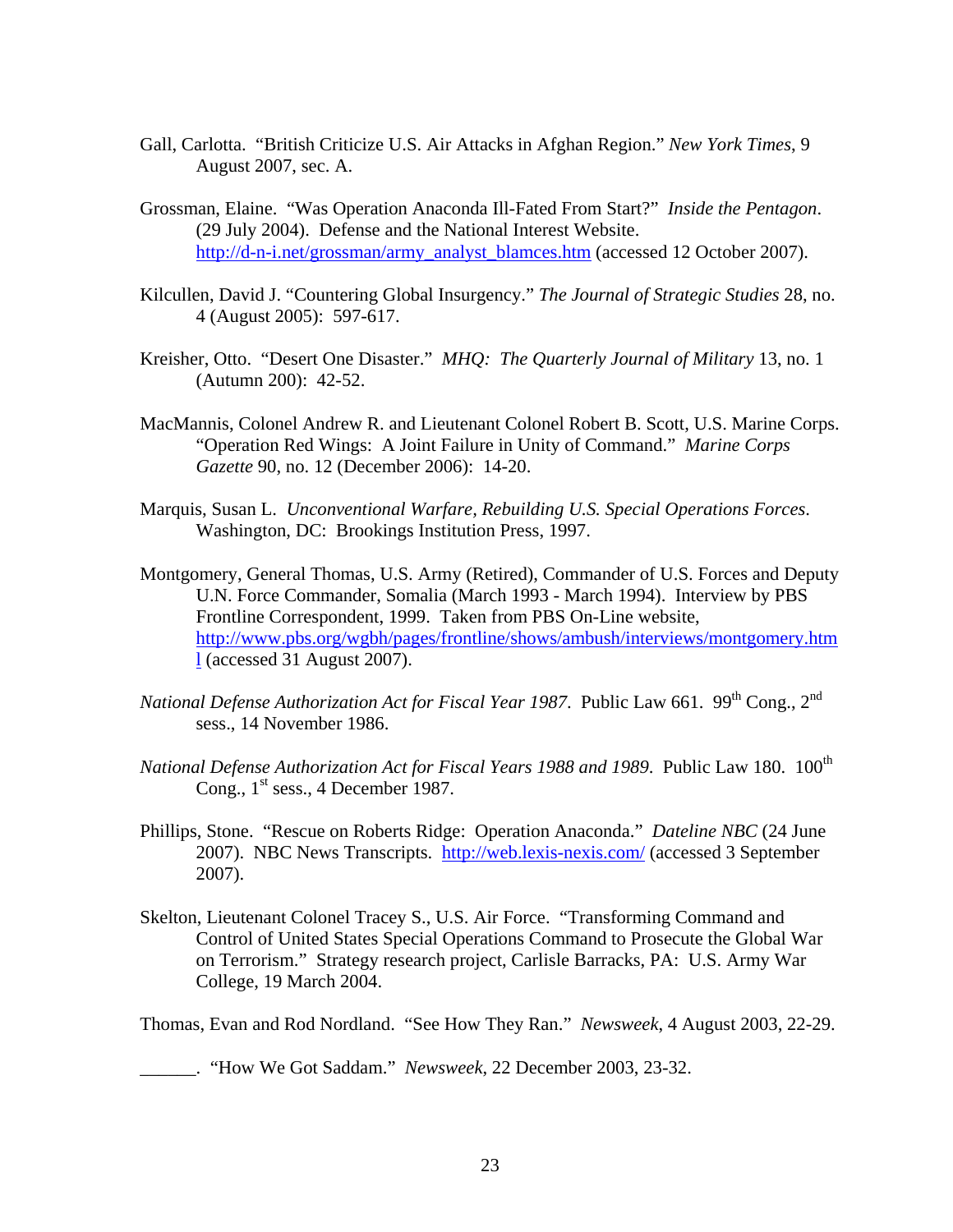U.S. Office of the Chairman of the Joint Chiefs of Staff. *Joint Operations,* Joint Publication (JP) 3-0. Washington, DC: CJCS, 6 March 2006.

\_\_\_\_\_\_. *Doctrine for Joint Special Operations,* Joint Publication (JP) 3-0. Washington, DC: CJCS, 17 December 2003.

U.S. Special Operations Command. *Capstone Concept for Special Operations*. MacDill Air Force Base, FL: Headquarters, U.S. Special Operations Command, 2006.

\_\_\_\_\_\_. *United States Special Operations Command History, 1987-2007*. MacDill Air Force Base, FL: Headquarters, U.S. Special Operations Command, 2007.

- \_\_\_\_\_\_. *United States Special Operations Forces: Posture Statement 2006: Right Place, Right Time, Right Adversary.* MacDill Air Force Base, FL: Headquarters, U.S. Special Operations Command, 2006.
- Warner, Senator John and Senator Carl Levin. "Review of the Circumstances Surrounding the Ranger Raid on October 3-4, 1993 in Mogadishu, Somalia." Memorandum, Washington, DC: U.S. Senate Armed Service Committee, 29 September 1995.
- Zinni, General Anthony C., USMC, Director of Operations, United Task Force Somalia (November 1992 - May 1993) and Special Envoy, Somalia (October 1993). Interview by PBS Frontline Correspondent, 1999. Taken from PBS On-Line website, http://www.pbs.org/wgbh/pages/frontline/shows/ambush/interviews/zinni.html, (accessed 31 August 2007).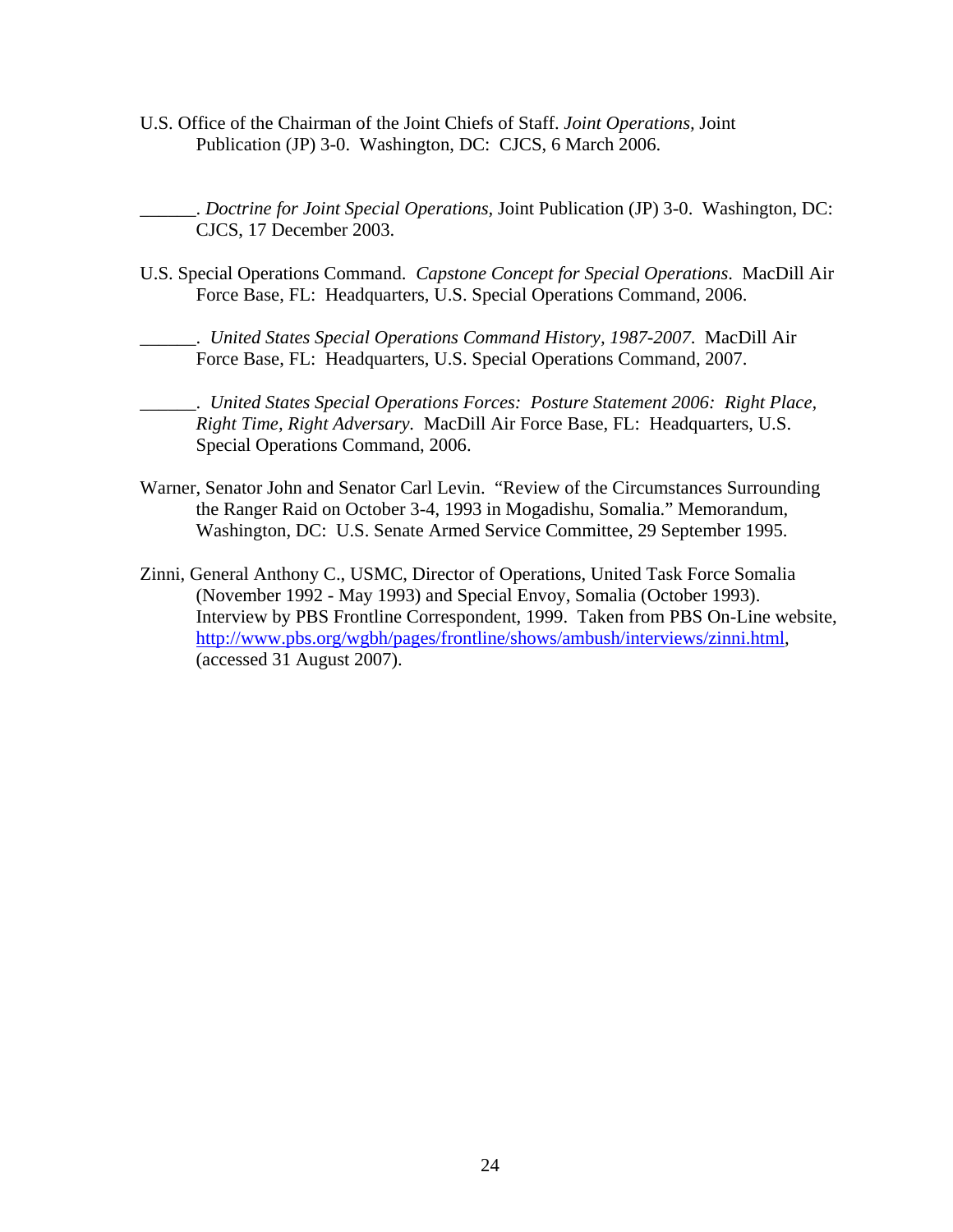September 2006), II-1.<br><sup>5</sup> Ibid, III-1. JP 3-0 further states that command "includes both the authority and responsibility for effectively using available resources to accomplish assigned missions" (III-3), while control, which is inherent to command, is the act of regulating "forces and functions to execute the commander's intent" (III-6).  $6$  Ibid, III-4.

7 Chairman, U.S. Joint Chiefs of Staff, *Doctrine for Joint Special Operations,* Joint Publication (JP) 3-05 (Washington, DC: CJCS, 17 December 2003), III-1.

Ibid, III-4 to III-6.

 $<sup>9</sup>$  Ibid, III-10 to III-11.</sup>

10 Ibid, III-11.

 $11$  Ibid, viii.

 $\overline{a}$ 

<sup>13</sup> Major William J. Carty, U.S. Army, "Planning and Training Considerations for Emerging Trends in Special Operations and General Purpose Force Operational Integration" (research paper, Newport, RI: U.S. Naval War College, Joint Military Operations Department, 9 February 2004), 5-10. For example, a Special Forces Operational Detachment Bravo (ODB) or a Naval Special Warfare Task Unit or Group typically serves as a SOCCE.

<sup>14</sup> General Anthony C. Zinni, USMC, Director of Operations, United Task Force Somalia (November 1992 – May 1993) and Special Envoy, Somalia (October 1993), interviewed by *PBS Frontline* correspondent, 1999. Taken from PBS On-Line, http://www.pbs.org/wgbh/pages/frontline/shows/ambush/interviews/zinni.html (accessed 31 August 2007).

 $15$  Brown, 83.

 $^{16}$  Carty, 5.

<sup>17</sup> Integrating CF and SOF units without integrating their C2 can be more dangerous than deconflicting them by time or space.

<sup>18</sup> This observation is based on the author's personal experience as a battalion commander in OEF during the 2004-2005 timeframe.

 $19$  The forces involved later estimated the number of Taliban fighters in the valley to be upwards of 1,000.

<sup>20</sup> Taliban casualty estimates vary considerably between media accounts and between sources with U.S. estimates reaching up toward 1,000 and Taliban reports being below 200.

21 Stone Phillips, "Rescue on Roberts Ridge: Operation Anaconda," *Dateline NBC* (24 June 2007), NBC News Transcripts, http://web.lexis-nexis.com/ (accessed 3 September 2007). The transcript does not provide the precise source for the quotation cited by Phillips.

<sup>&</sup>lt;sup>1</sup> The primary impetus for Congress' creation of USSOCOM was a perceived failure by the Services to achieve unity of command between and among CF and SOF units. The two operations that brought this to the forefront of Congress' attention were *Operation Eagle Claw*, the 1979 attempt to rescue American hostages in Iran, and *Operation Urgent Fury*, the 1983 invasion of Grenada. The Halloway Commission and Congressional investigative hearings into *Operation Eagle Claw's* failure revealed an extensive and counter-productive level of compartmentalization created in the name of operational security. Similarly, during *Operation Urgent Fury*, all of the SOF missions were compromised and the SOF involved had to await assistance to facilitate their extraction because they were not well integrated in CF planning. Integrated C2 facilitating unity of command would likely have prevented these break downs in information sharing and planning. For additional insight into the causes of failure during Operations Eagle Claw and Urgent Fury, see Captain (P) Harry S. Brown, U.S. Army, "The Command and Control of Special Operations Forces" (masters thesis, Monterey, CA: Naval Postgraduate School, December 1996). For further information on the founding of USSOCOM, see U.S. Special Operations Command, *United States Special Operations Command History, 1987-2007*, (MacDill Air Force Base, FL: Headquarters, U.S. Special Operations Command, 2007), 1-5.

<sup>&</sup>lt;sup>2</sup> David G. Chandler, *The Campaigns of Napoleon, Volume I*, (New York: Simon & Schuster, 1966), 157-8. 3 Thid. 158  $3$  Ibid, 158.

<sup>4</sup> Chairman, U.S. Joint Chiefs of Staff, *Joint Operations,* Joint Publication (JP) 3-0 (Washington, DC: CJCS, 17

 $12$  This dynamic also makes it unlikely that SOF would consistently assign their most talented people to a liaison role.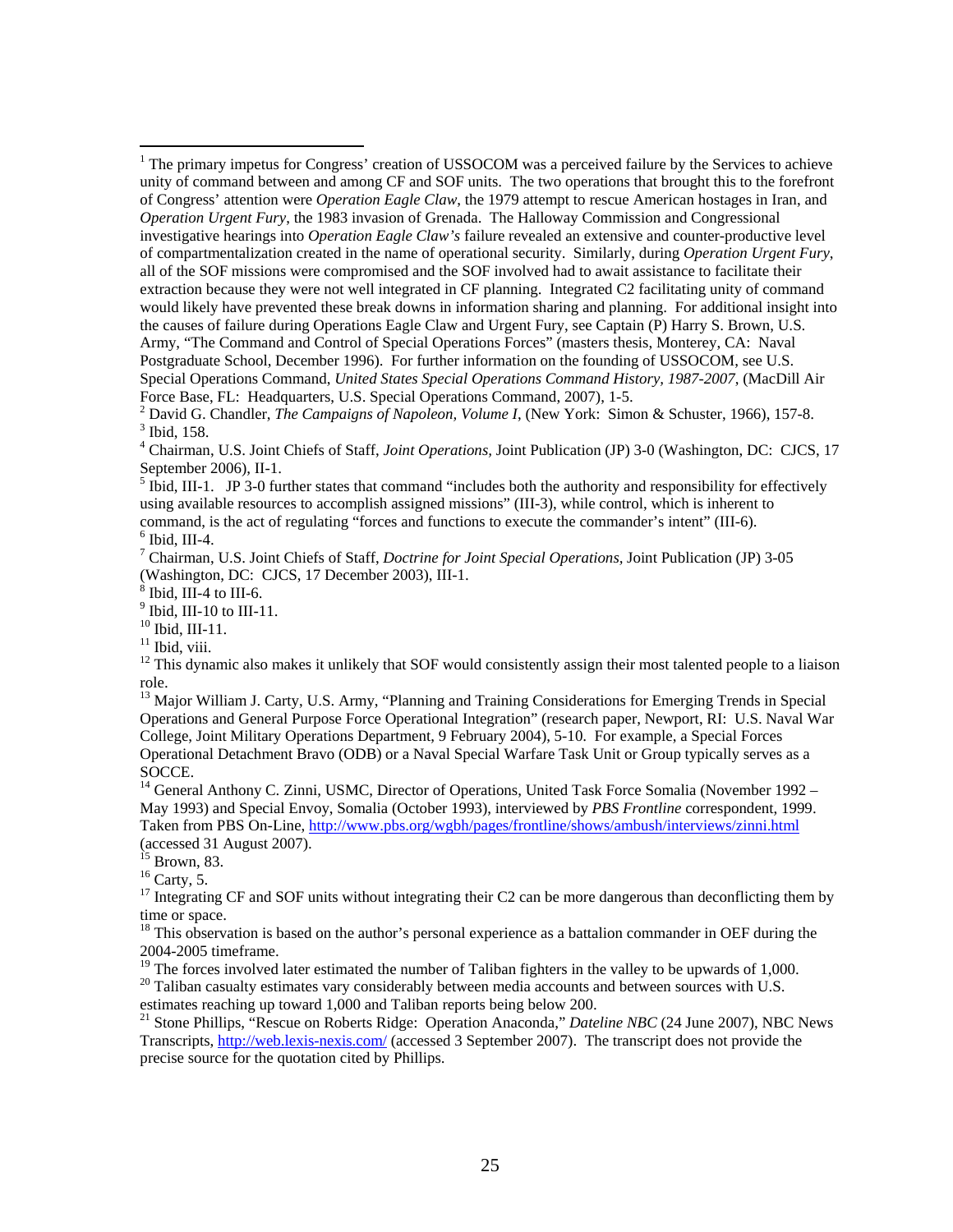$22$  The author was this battalion commander (Commanding Officer, 3d Battalion, 3d Marines or 3/3). Mitigation efforts included immediate engagement with indigenous tribal, religious, and civic leaders, humanitarian assistance projects and distributions, and medical capabilities assistance visits.<br><sup>23</sup> Second Battalion, 3d Marines (2/3) relieved 3/3 in place during the planning stages of Operation *Red Wings*.

<sup>24</sup> The JTF Command Element had recently turned over, with the Commander, 25<sup>th</sup> Infantry Division turning command of the JTF (Combined Joint Task Force 76) over to the Commander of the Southern European Task Force (SETAF). The previous JFC had approved of the informal TACON relationship between SOF and the Marine battalion.

<sup>25</sup> Colonel Andrew R. MacMannis and Lieutenant Colonel Robert B. Scott, U.S. Marine Corps, "Operation Red Wings: A Joint Failure in Unity of Command," *Marine Corps Gazette* 90, no. 12 (December 2006), 16. 26 Ibid, 18.

 $^{27}$  Ibid.

28 Carlotta Gall, "British Criticize U.S. Air Attacks in Afghan Region," *New York Times*, 9 August 2007, sec. A. 29 Evan Thomas and Rob Nordland, "See How They Ran," *Newsweek*, 4 August 2003, 26-27, and "How We Got Saddam," *Newsweek*, 22 December 2003, 26-27.<br><sup>30</sup> The author administered this informal survey via electronic mail to seven former Army and Marine battalion

commanders, a former Navy Sea, Air, Land (SEAL) team commander, a former Special Forces Operational Detachment Alpha commander, a former Army brigade commander, and a former Marine regimental commander. All those surveyed served in these command billets during deployments in support of OEF or OIF. A total of seven of these commanders responded. Survey questions included: What C2 relationship(s) did you have with the SOF/CF units operating in your AOR? In your opinion, were CF and SOF integrated to the degree needed to best accomplish your unit's tactical objectives? Were they integrated to the degree needed to best accomplish the campaign's operational objectives? What challenges or problems did you observe regarding CF and SOF command relationships and C2? And, how would you recommend addressing these challenges/solving these problems?

<sup>31</sup> Lieutenant Colonel James M. Bright, U.S. Marine Corps, e-mail message to author, 2 October 2007. Lieutenant Colonel Bright commanded 2d Reconnaissance Battalion, Regimental Combat Team-5, Multi-National Division West in Iraq from March to October 2006.

 $32$  Colonel Gregory D. Reilly, U.S. Army, e-mail message to author, 2 October 2007. Colonel Reilly commanded 1<sup>st</sup> Squadron, 3d Armored Cavalry Regiment in Iraq from July 2003 to March 2004 and from March 2005 to March 2006.

<sup>33</sup> Lieutenant Colonel Stephen L. Neary, U.S. Marine Corps, e-mail message to author, 4 October 2007. Lieutenant Colonel Neary served two tours in Iraq as the Commanding Officer of 3d Battalion,  $8<sup>th</sup>$  Marines. The first tour was from January to September 2005 in the area north, northwest, and east of Fallujah, and the second tour , from March to October 2006, was in downtown Ramadi.

<sup>34</sup> Colonel Lawrence Nicholson, U.S. Marine Corps, e-mail message to Lieutenant Colonel James Bright, 9 October 2007. Colonel Nicholson was the G-3 of the 1<sup>st</sup> Marine Division and the Commanding Officer of Regimental Combat Team 5 during two tours in Iraq.

<sup>35</sup> Although beyond the scope of this paper, examinations of U.S. operations in the Balkans reveal similar lessons. After action reviews and Center for Army Lessons Learned citations from Operations *Joint Endeavor*, *Joint Guard*, and *Allied Force* also reference situations where poorly coordinated CF and SOF operations conflicted with one another, endangered service members, or compromised objectives.<br><sup>36</sup> Part of USSOCOM's reluctance to integrate CF and SOF below the JSOTF level results from the difficulty

they continue to experience in integrating SOF among themselves. USSOCOM relies on the JSOTF to overcome internal parochial interests between Army, Air Force and Naval SOF units.

37 David J. Kilcullen, "Countering Global Insurgency," *The Journal of Strategic Studies* 28, no. 4 (August 2005), 597. An Australian Army officer, Kilcullen currently serves as the Senior Counterterrorism Advisor to General David Patraeus, the Commanding General, Multi-National Forces Iraq.

 $38$  For further insight on the value of SOF in this capacity, see Major Darin J. Blatt, U.S. Army, "The Paradox of SOF Power: Validation, Possibilities, And Emerging Challenges for America's Special Operations Forces (SOF)" (research paper, Newport, RI: U.S. Naval War College, National Security Decision Making Department, 4 May 2006), 8, 15.

39 U.S. Special Operations Command, *United States Special Operations Forces: Posture Statement 2006: Right Place, Right Time, Right Adversary*, (MacDill Air Force Base, FL: 2006), 3-4.